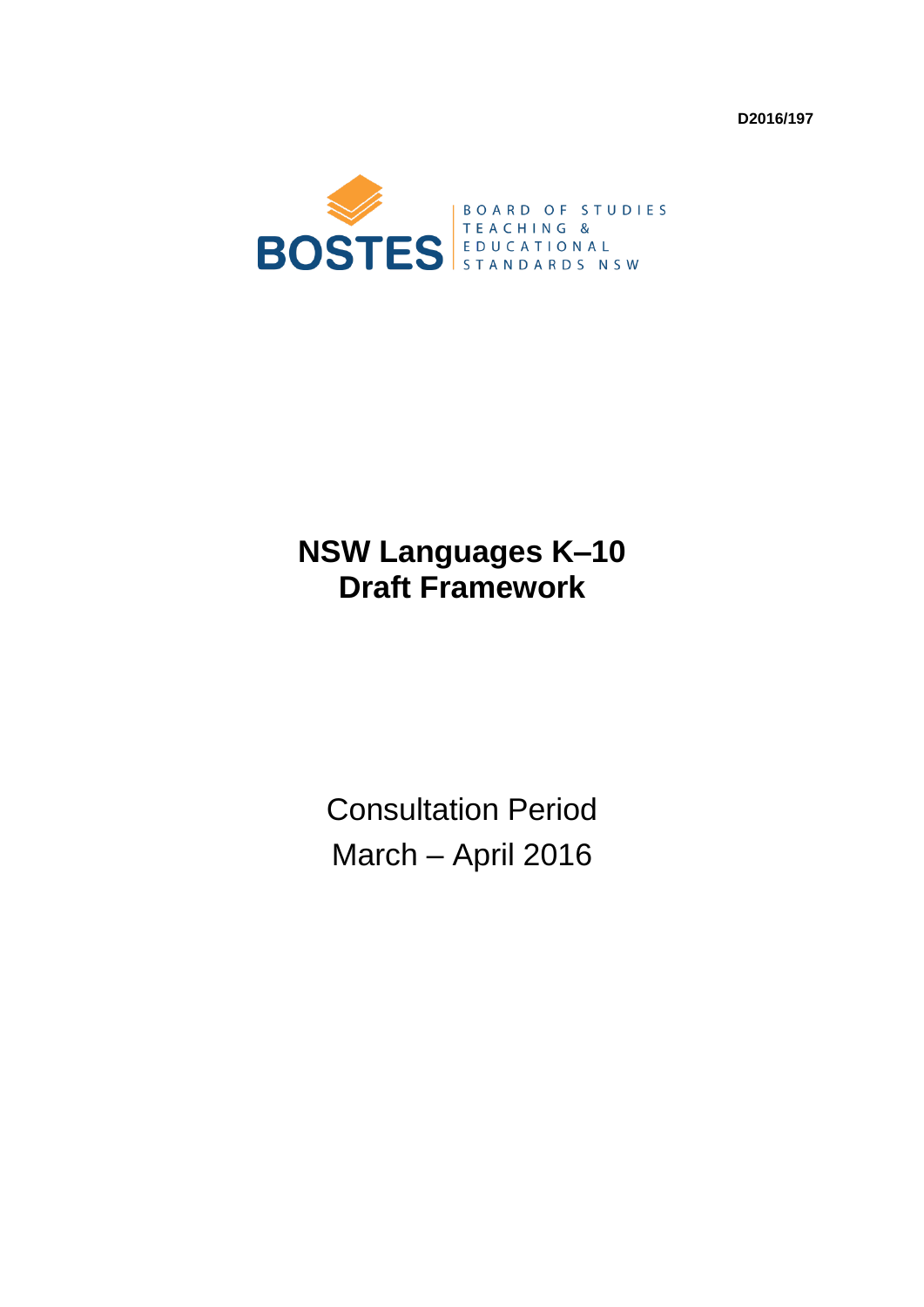© 2016 Copyright Board of Studies, Teaching and Educational Standards NSW for and on behalf of the Crown in right of the State of New South Wales.

This document contains Material prepared by the Board of Studies, Teaching and Educational Standards NSW for and on behalf of the State of New South Wales. The Material is protected by Crown copyright.

All rights reserved. No part of the Material may be reproduced in Australia or in any other country by any process, electronic or otherwise, in any material form or transmitted to any other person or stored electronically in any form without the prior written permission of the Board of Studies, Teaching and Educational Standards NSW, except as permitted by the *Copyright Act 1968*. School students in NSW and teachers in schools in NSW may copy reasonable portions of the Material for the purposes of bona fide research or study.

When you access the Material you agree:

- to use the Material for information purposes only
- to reproduce a single copy for personal bona fide study use only and not to reproduce any major extract or the entire Material without the prior permission of the Board of Studies, Teaching and Educational Standards NSW
- to acknowledge that the Material is provided by the Board of Studies, Teaching and Educational Standards **NSW**
- not to make any charge for providing the Material or any part of the Material to another person or in any way make commercial use of the Material without the prior written consent of the Board of Studies, Teaching and Educational Standards NSW and payment of the appropriate copyright fee
- to include this copyright notice in any copy made
- not to modify the Material or any part of the Material without the express prior written permission of the Board of Studies, Teaching and Educational Standards NSW.

The Material may contain third-party copyright materials such as photos, diagrams, quotations, cartoons and artworks. These materials are protected by Australian and international copyright laws and may not be reproduced or transmitted in any format without the copyright owner's specific permission. Unauthorised reproduction, transmission or commercial use of such copyright materials may result in prosecution.

The Board of Studies, Teaching and Educational Standards NSW has made all reasonable attempts to locate owners of third-party copyright material and invites anyone from whom permission has not been sought to contact the Copyright Officer, phone (02) 9367 8289, fax (02) 9279 8484.

Published by Board of Studies, Teaching and Educational Standards NSW GPO Box 5300 Sydney NSW 2001 Australia

Phone: (02) 9367 8111 Fax: (02) 9367 8484 Internet[: www.bostes.nsw.edu.au](http://www.bostes.nsw.edu.au/)

June 2016

DSSP–26527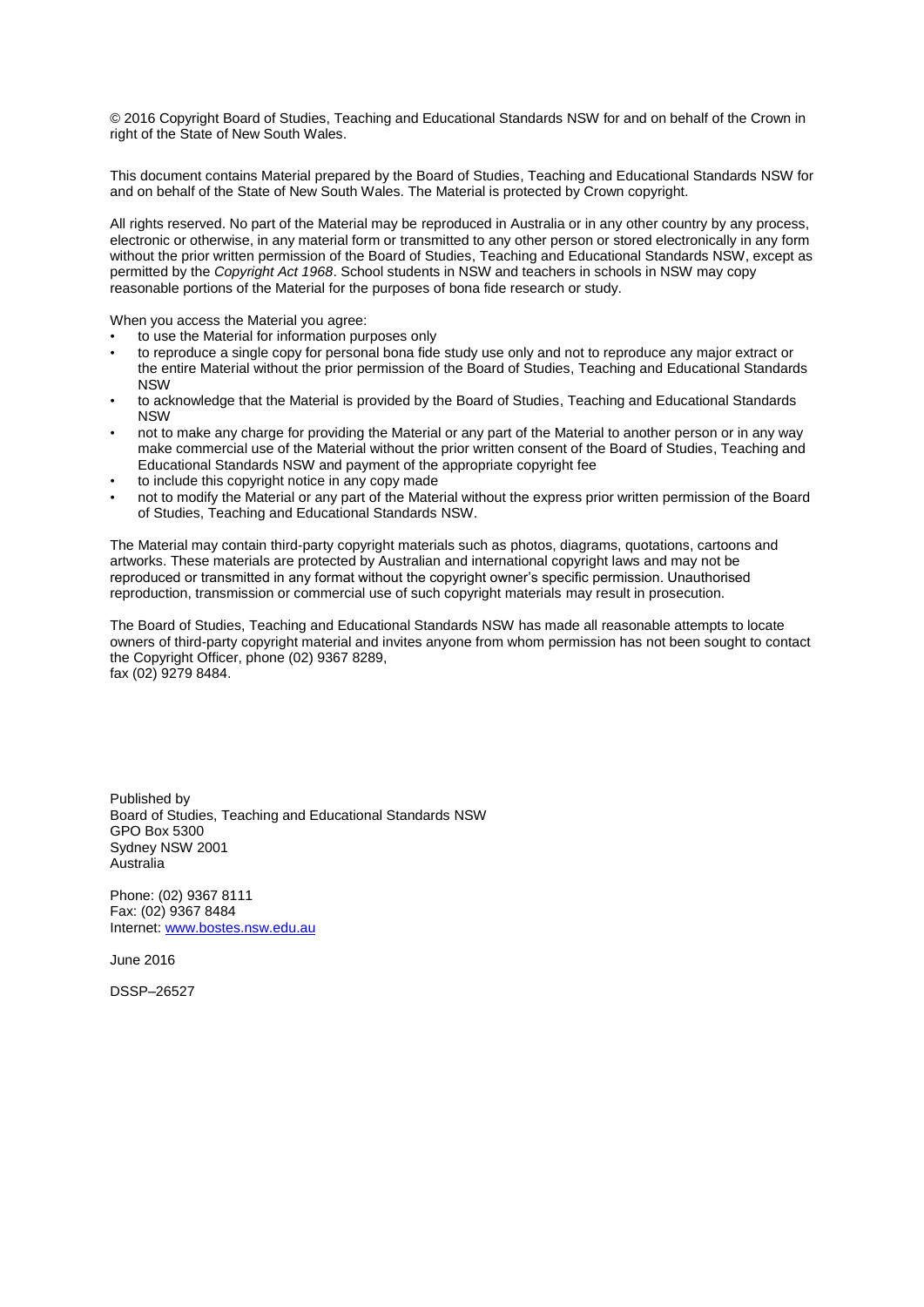| Aim |    |
|-----|----|
|     |    |
|     |    |
|     |    |
|     |    |
|     |    |
|     |    |
|     |    |
|     |    |
|     |    |
|     |    |
|     | 4. |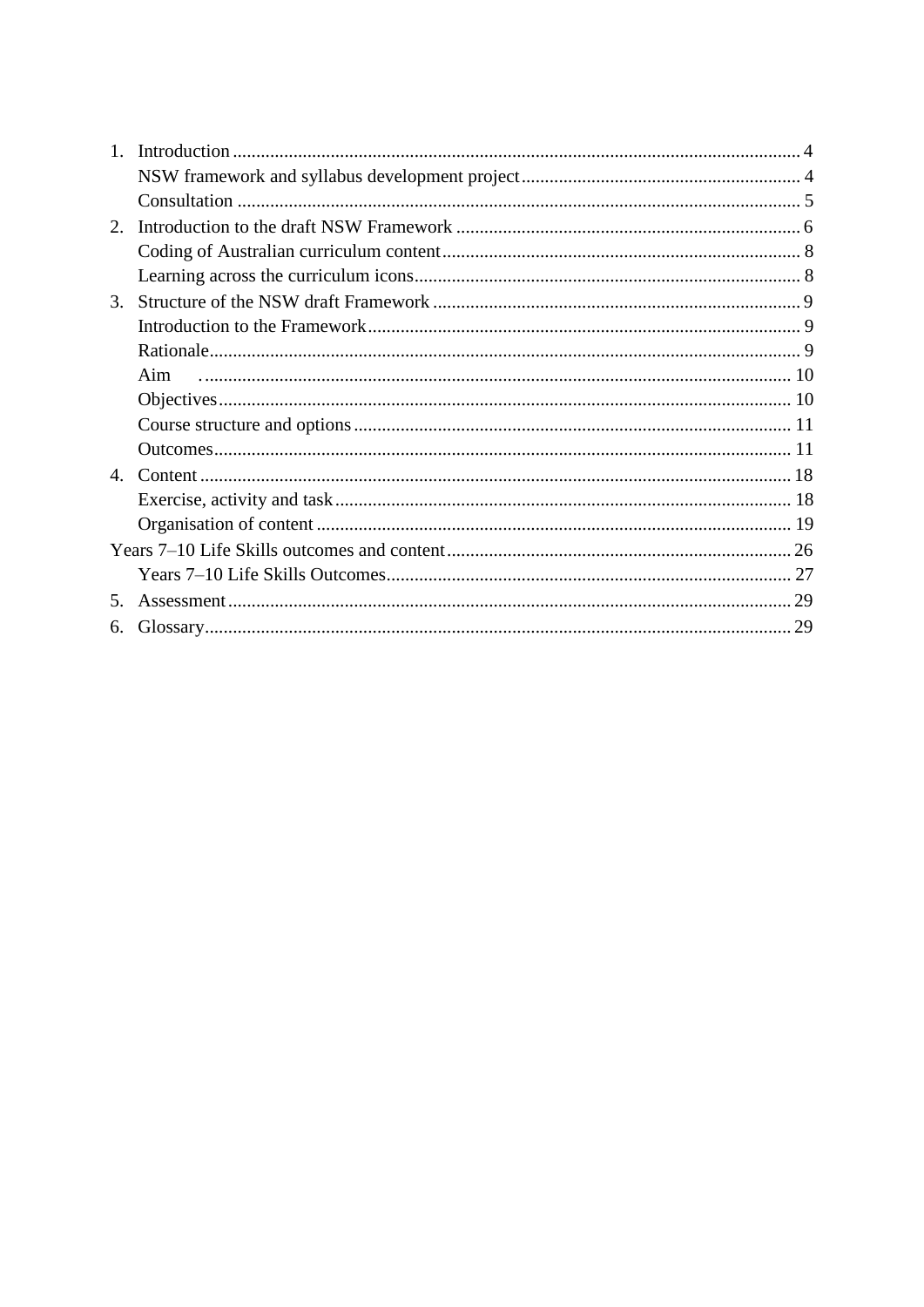### **1. Introduction**

On 18 September, 2015 the Education Council endorsed the Foundation – Year 10 Australian Curriculum: Languages for Arabic, Chinese, French, German, Indonesian, Italian, Japanese, Korean, Modern Greek, Spanish and Vietnamese. The endorsed content descriptions for these 11 languages form the basis for BOSTES development of the NSW *Languages K–10 Framework*. Subsequent language-specific syllabus development will be based on the Framework.

### **NSW framework and syllabus development project**

This project recognises the substantial review and development work that ACARA, together with all states and territories, has undertaken. Broad consultation with teachers and other interest groups will precede the finalisation of the language-specific syllabuses.

### **Timeline for the development of the NSW** *Languages K–10 Framework*

| <b>Steps in the Framework development</b><br>process                                                                                                                                                | <b>Date</b>                     |
|-----------------------------------------------------------------------------------------------------------------------------------------------------------------------------------------------------|---------------------------------|
| BOSTES NSW consultation on the Draft<br>Australian Curriculum: Languages: for<br>Arabic, Chinese, French, German,<br>Indonesian, Italian, Japanese, Korean,<br>Modern Greek, Spanish and Vietnamese | March $2013 - July$<br>2013     |
| Foundation – Year 10 Languages<br>Curriculum in 11 languages endorsed by the<br><b>Education Council for use</b>                                                                                    | September 2015                  |
| NSW Languages K-10 Draft Framework<br>drafted                                                                                                                                                       | Term 4 2015 to<br>Term 1 2016   |
| Consultation on NSW Languages K-10<br><b>Draft Framework</b>                                                                                                                                        | 29 February to<br>10 April 2016 |
| Revisions to NSW Languages K-10 Draft<br>Framework following consultation                                                                                                                           | Term 2 2016                     |
| NSW Languages K-10 Framework<br>published                                                                                                                                                           | 2016                            |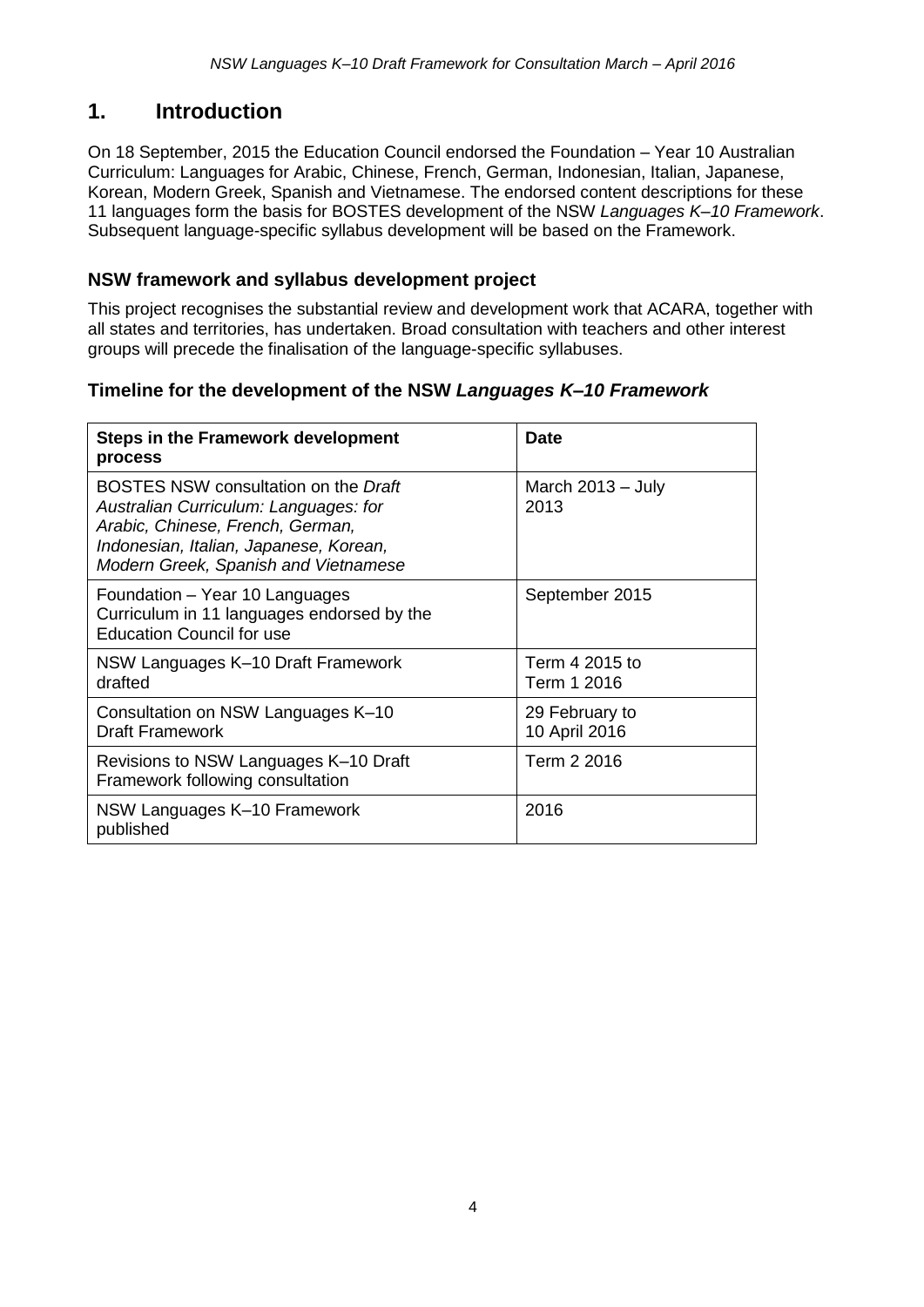### **Assisting respondents**

The following icons are used to assist respondents:

| for your<br>information | This icon indicates general information that assists in<br>reading or understanding the information contained in<br>the document. Text introduced by this icon will not<br>appear in the final Framework. |
|-------------------------|-----------------------------------------------------------------------------------------------------------------------------------------------------------------------------------------------------------|
|                         | This icon indicates material on which responses and<br>views are sought through consultation.                                                                                                             |

### **Consultation**

The *Languages NSW K–10 Draft Framework* is accompanied by an online consultation survey on the Board of Studies, Teaching and Educational Standards NSW (BOSTES) website. The purpose of the survey is to obtain feedback from individuals and systems/organisations on the Framework. Feedback will be considered in the finalisation of the Framework.

The consultation period is from 29 February to 10 April 2016.

Written responses may be forwarded to:

Inspector, Languages BOSTES GPO Box 5300 Sydney NSW 2001

Or emailed to: howard.jacobs@bostes.nsw.edu.au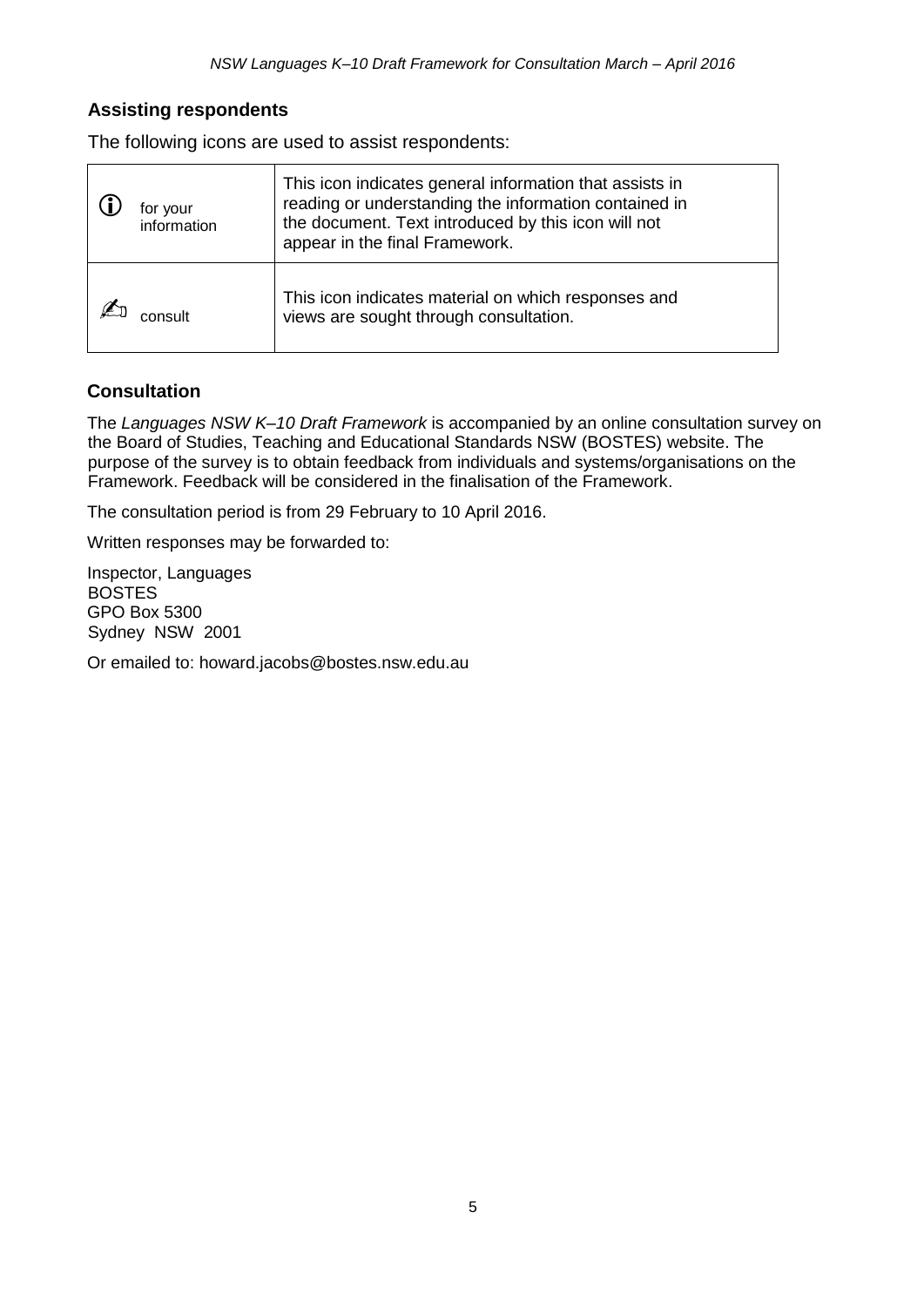### **2. Introduction to the draft NSW Framework**

### **The K–10 Curriculum**

The Board of Studies, Teaching and Educational Standards NSW (BOSTES) syllabuses have been developed with respect to some overarching views about education. These include the BOSTES *K–10 Curriculum Framework* and *Statement of Equity Principles* and the *Melbourne Declaration on Educational Goals for Young Australians (December 2008)*.

The *K–10 Curriculum Framework* also provides a set of broad learning outcomes that summarise the knowledge, understanding, skills, values and attitudes essential for all students in all learning areas to succeed in and beyond their schooling.

The continued relevance of the *K–10 Curriculum Framework* is consistent with the intent of the *Melbourne Declaration on Educational Goals for Young Australians (December 2008)*, which sets the direction for Australian schooling for the next ten years. There are two broad goals:

- Goal 1: Australian schooling promotes equity and excellence
- Goal 2: All young Australians become successful learners, confident and creative individuals, and active and informed citizens.

The way in which learning in individual Languages syllabuses will contribute to the curriculum and to students' achievement of the broad learning outcomes will be outlined in the rationales of individual Languages syllabuses.

### **Diversity of Learners**

The *Languages K–10 Draft NSW Framework* is inclusive of the learning needs of all students. Syllabuses based on the Framework will be designed to accommodate teaching approaches that support student diversity under the sections 'Students with special education needs', 'Gifted and talented students' and 'Students with prior language learning'.

For example:

#### **Students with prior language learning**

Students can commence language study at any point along the K–8 continuum and with a range of prior language experiences which include either the language of the syllabus or a different language. They may have engaged with a language or languages in either formal or less formal contexts. They may have been exposed to a language through family members or student exchange. Students may have started school as mono-, bi- or trilinguals. Syllabuses based on the Framework aim to provide sufficient flexibility through the task-based approach and the additional content/tasks for students with prior learning to cater for the learning needs of all students.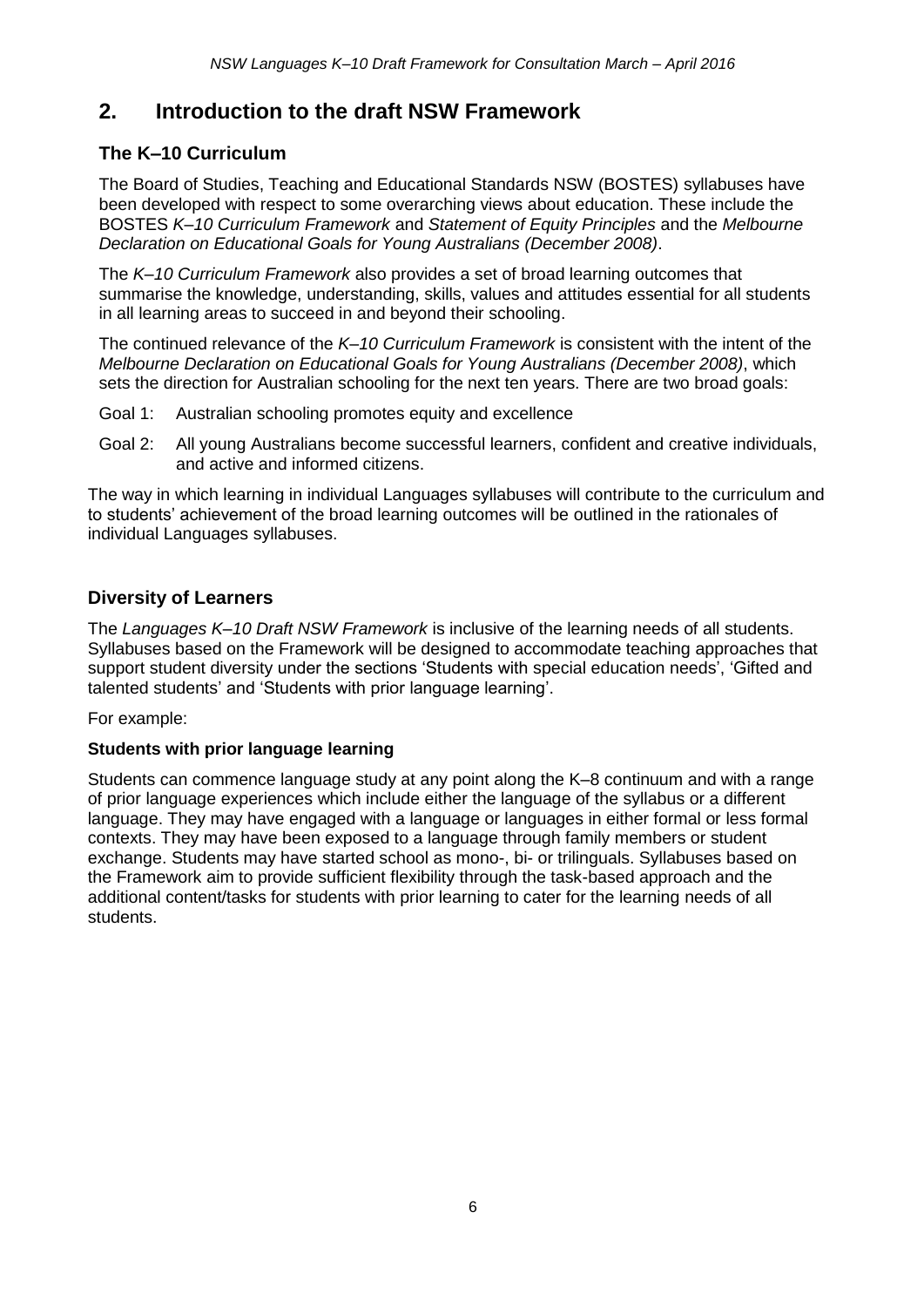### **Languages Key**

The following codes and icons are used in the *Languages K–10 Draft NSW Framework.*

### **Outcome coding**

The generic outcomes included in the Framework have been coded in a consistent way. The code identifies the Language, stage, outcome number and objective or strand. For the individual Language syllabuses to be developed subsequently, the generic LA code will be replaced by a Language-specific code.

Early Stage 1 to Stage 5 are represented by the following codes:

| <b>Stage</b>  | Code |
|---------------|------|
| Early Stage 1 | е    |
| Stage 1       |      |
| Stage 2       | 2    |
| Stage 3       | 3    |
| Stage 4       | 4    |
| Stage 5       | 5    |

In the draft Languages Framework, the outcome codes indicate the subject, stage and outcome number and objective or strand. For example:



| <b>Outcome code</b> | Interpretation                                                       |
|---------------------|----------------------------------------------------------------------|
| eg, $Llt2-1C$       | Languages, Italian, Stage 2 - Outcome number 1<br>(Communicating)    |
| eg, Lln5-4U         | Languages, Indonesian, Stage 5 - Outcome number 4<br>(Understanding) |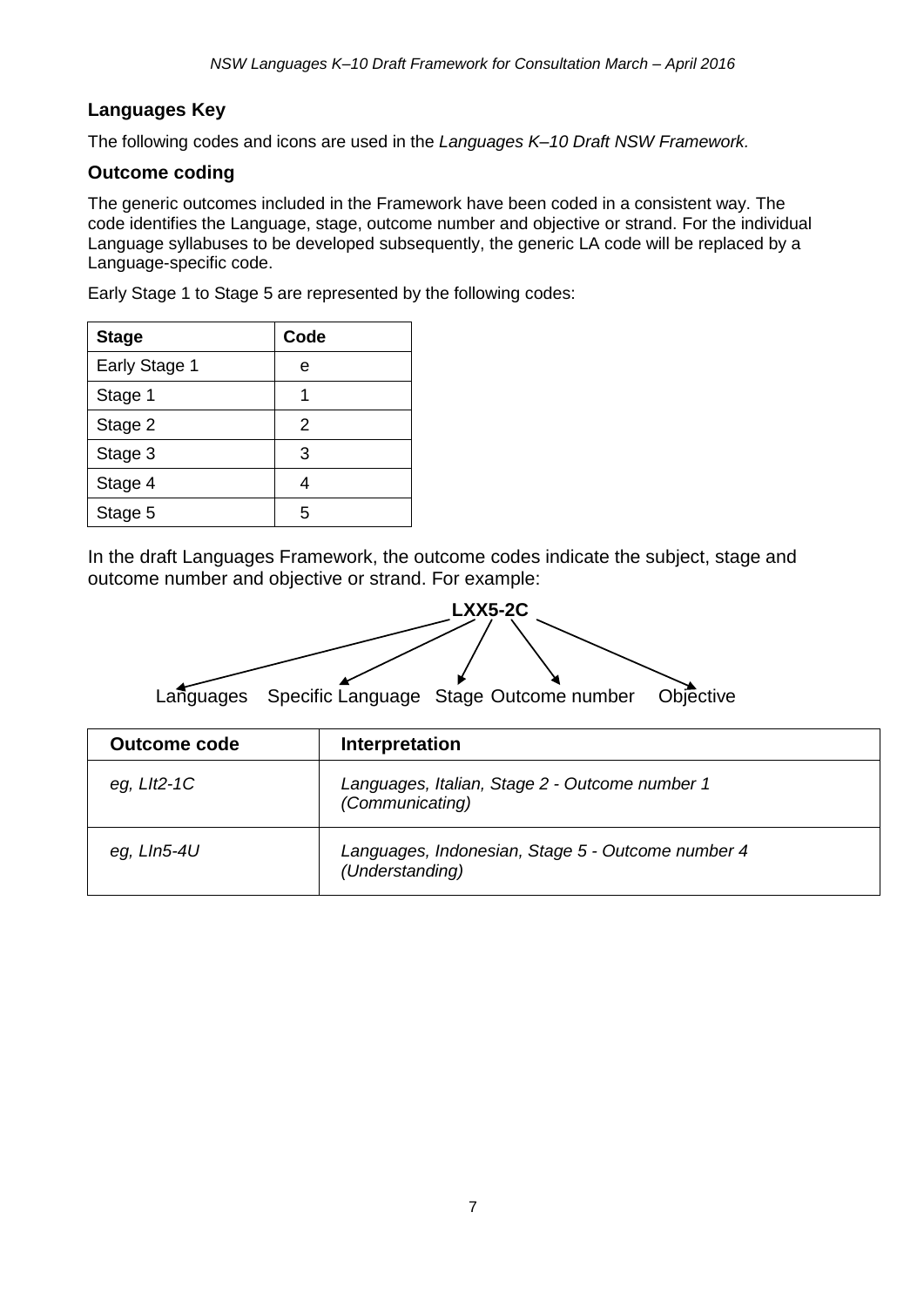### **Coding of Australian curriculum content**

The Framework includes Australian curriculum content descriptions for Languages in a generic form. The content descriptions are identified by an Australian curriculum code which appears in brackets at the end of each generic content description that relates to a specific Language curriculum, for example:

Develop language to interact with peers and adults (ACLGEC103)



Australian Curriculum Languages codes are:

| Code          | Interpretation                                             |
|---------------|------------------------------------------------------------|
| <b>ACLGEC</b> | Australian Curriculum, Languages, German,<br>Communicating |
| <b>ACLFRU</b> | Australian Curriculum, Languages, French,<br>Understanding |

### **Learning across the curriculum icons**

Learning across the curriculum content, including the cross-curriculum priorities, general capabilities and other areas identified as important learning for all students, is incorporated and identified by icons in the Languages K-10 Framework.

#### **Cross-curriculum priorities**

Aboriginal and Torres Strait Islander histories and cultures  $\psi$ Asia and Australia's engagement with Asia Sustainability  $\psi$ 

#### **General capabilities**

Critical and creative thinking  $*$ Ethical understanding  $\mathbb{I}^{\mathbb{Z}}$ Information and communication technology capability Intercultural understanding Literacy  $\approx$ **Numeracy** <sub>■</sub> Personal and social capability  $\dot{\mathbb{m}}$ 

### **Other learning across the curriculum areas**

Civics and citizenship Difference and diversity 丰 Work and enterprise  $\clubsuit$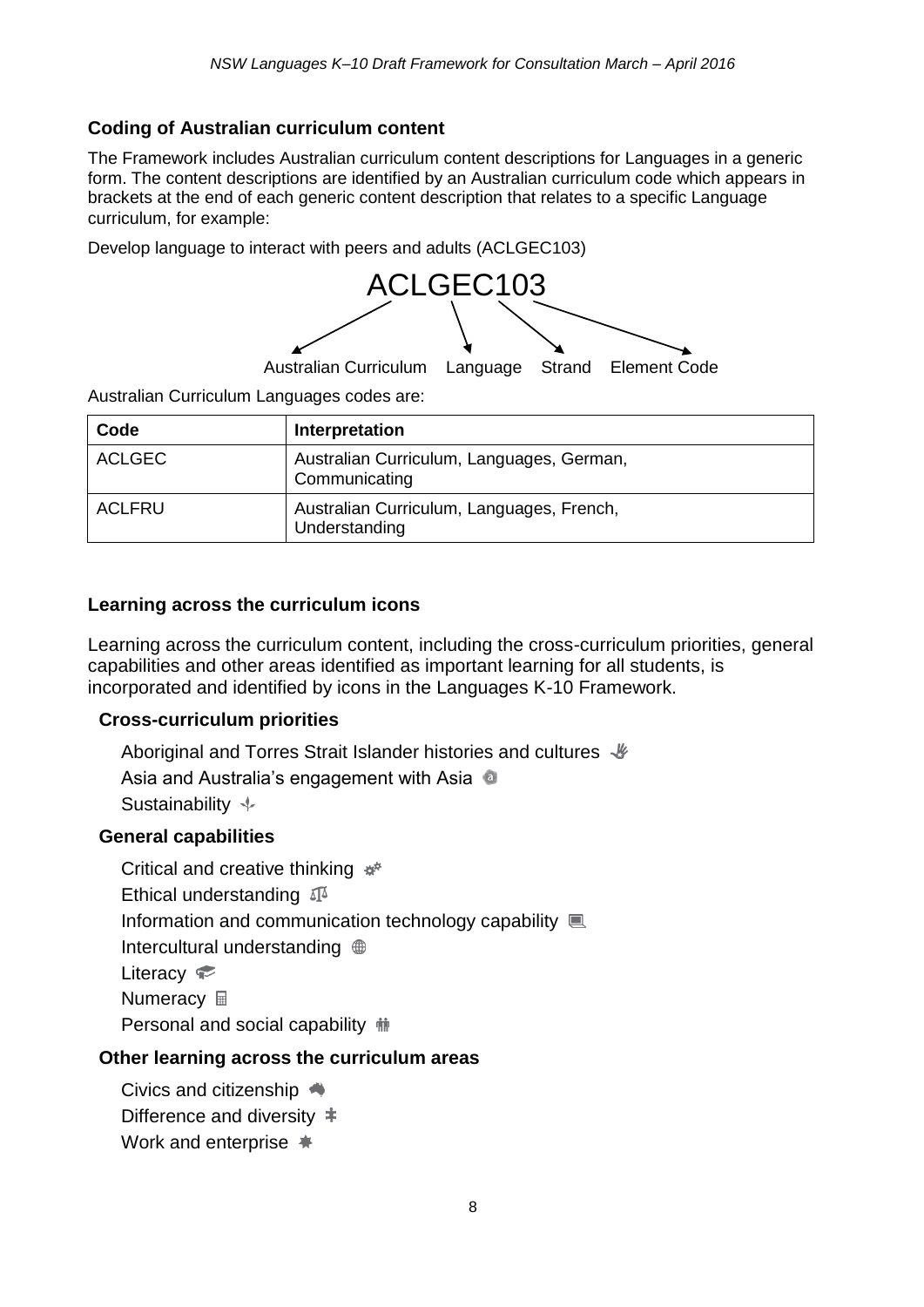### **3. Structure of the NSW draft Framework**

The NSW draft Framework has the following sections:

- Introduction
- Rationale
- Aim
- **Objectives**
- **Outcomes**
- Content
- Years 7–10 Life Skills outcomes and content
- Assessment
- Glossary

Each section of the NSW draft Framework includes:

- an explanation of the section's purpose
- the material on which responses and views are sought through the consultation.

### **Introduction to the Framework**

NSW feedback to Australian Curriculum, Assessment and Reporting Authority (ACARA) developed languages curriculum strongly supported a framework-based approach to language syllabus development. A framework-based approach acknowledges similarities among languages while providing flexibility for the development of language-specific curriculum. The NSW draft Framework makes provision for language-specific content and tasks within a matrix of languagegeneric objectives and outcomes. Once approved, the Framework will guide subsequent language-specific syllabus development.



## **Rationale**



(i) for your information

The rationale describes the distinctive nature of the subject and outlines its relationship to the contemporary world and current practice. It explains the place and purpose of the subject in the curriculum, including:

- why the subject exists
- the theoretical underpinnings
- what makes the subject distinctive
- why students would study the subject
- how it prepares students for post-school pathways.

Language-specific rationales will be written at the time of individual language syllabus development.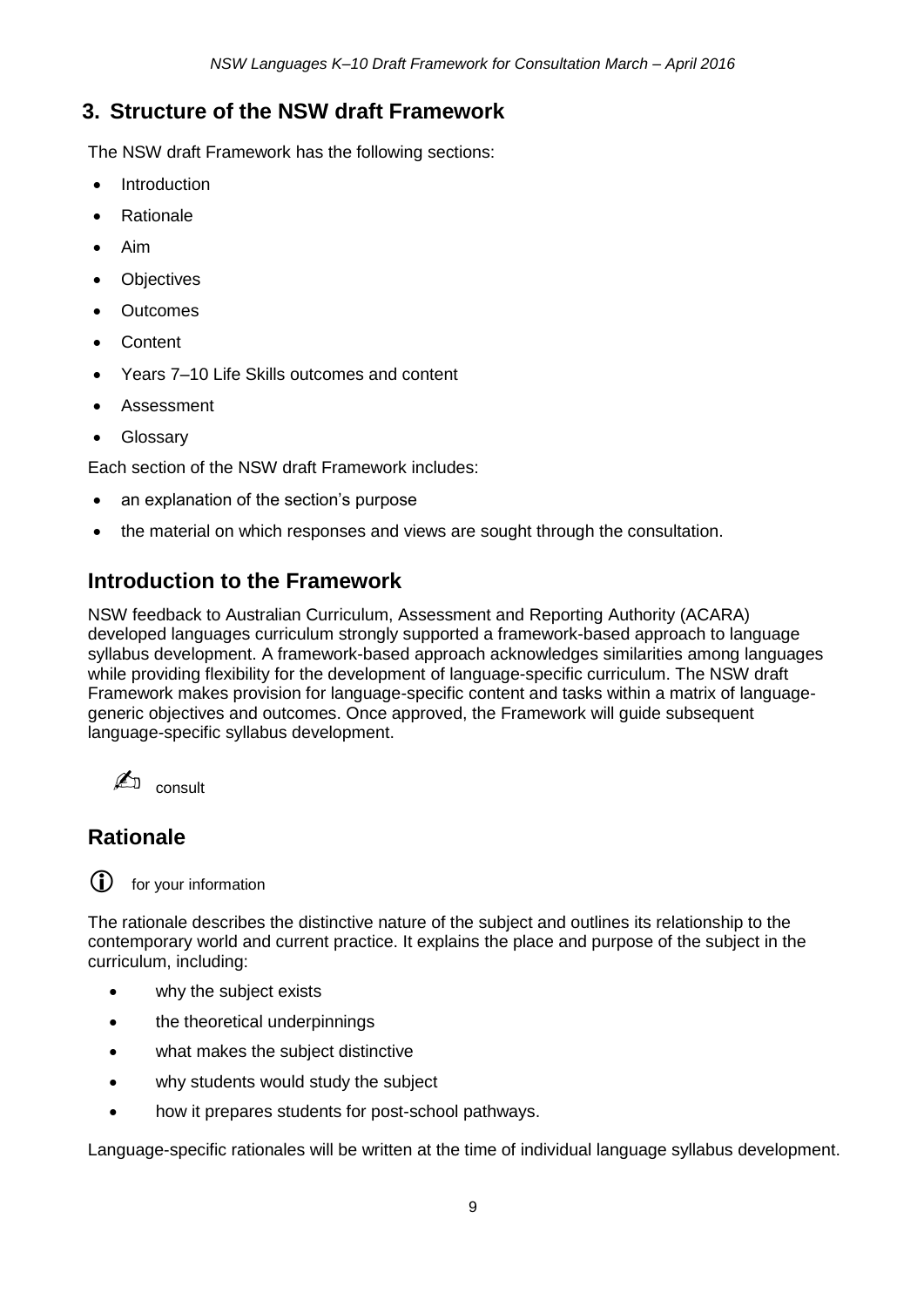### **Aim**

**i** for your information

In NSW syllabuses, the aim provides a succinct statement of the overall purpose of the syllabus. It indicates the general educational benefits for students from programs based on the syllabus.

The aim, objectives, outcomes and content of a syllabus are clearly linked.

✍ consult

The aim of the [Language] syllabus is to enable students to communicate with others in [Language], and to reflect on and understand the nature and role of language in their own lives and the lives of others.

### **Objectives**



for your information

Objectives provide specific statements of the intention of a syllabus. They amplify the aim and provide direction to teachers on the teaching and learning process emerging from a syllabus. They define, in broad terms, the knowledge, understanding, skills, values and attitudes to be developed through study in the subject. They act as organisers for the intended outcomes.

 $\mathbb{Z}$ <sup>D</sup> consult

### **Knowledge, Understanding and Skills**

#### **Communicating**

Students communicate in [Language] through speaking, listening, reading, viewing and writing by:

- interacting
- accessing information
- presenting
- composing
- translating

#### **Understanding**

Students explore in [Language] or English the interrelationships between languages and cultures through an understanding of:

- language systems
- language variation and change
- the role of language and culture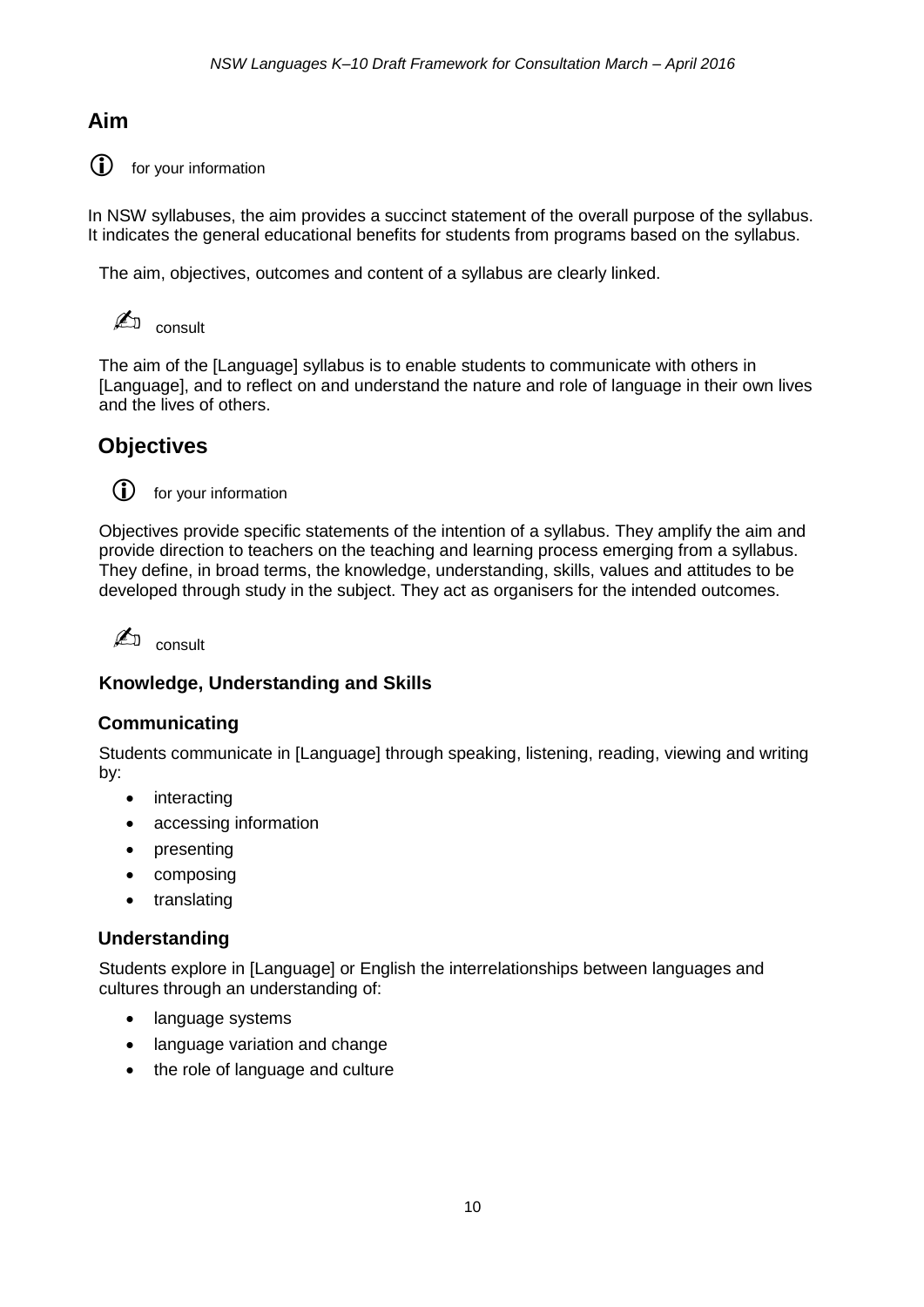#### **Values and Attitudes**

Students reflect on:

- the relationship between language, culture and identity
- the nature of languages and how they are learned

### **Course structure and options**

 $\circled{1}$  for your information

The following provides an overview of two proposed course structure options. The options are further explained in the next section where two sets of outcomes relating to both options are listed.

Option 1 describes a K–10 continuum embracing multiple entry points and differentiated content for students with prior learning that relates to each outcome. The outcomes for Stage 4 and 5 have been written to accommodate the range of students.

Option 2 describes two pathways: Pathway A and Pathway B.

Pathway A describes the learning of students who undertake a program of continuous Language learning K–10. Pathway B describes the learning of students who commence their study of language in Year 7.

### **Outcomes**



for your information

Outcomes provide detail about what students are expected to achieve at the end of each stage in relation to the objectives. They indicate the knowledge, understanding and skills expected to be gained by most students as a result of effective teaching and learning. They are derived from the objectives of the Framework.

 $\mathbb{Z}$  consult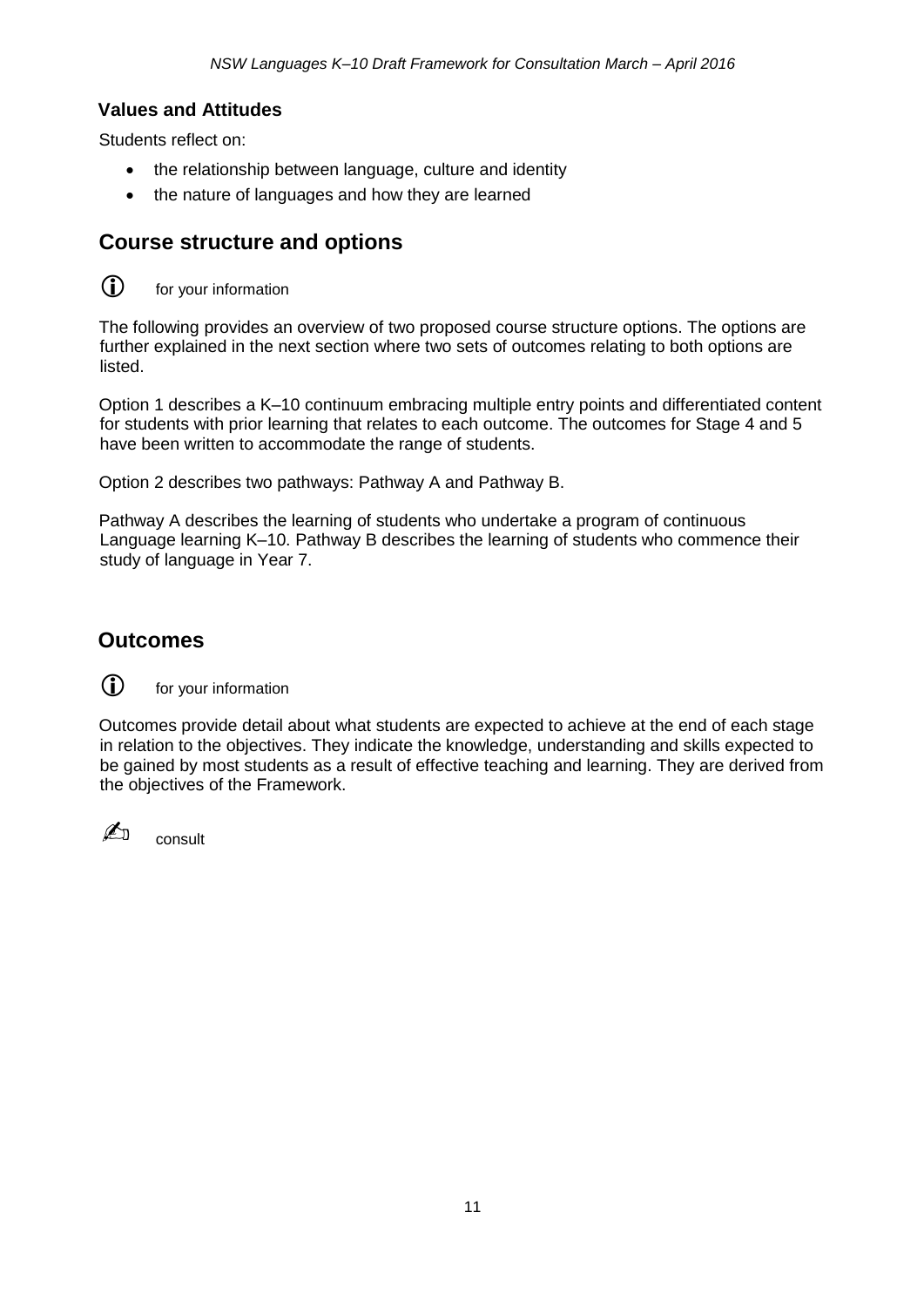### **Option 1: Table of objectives and outcomes – continuum of learning K–10**

| <b>Objective: Communicating (C)</b> |                                                                                |                                                                        |                                                                                                                                           |                                                                                             |                                                                              |                                                                                                                              |
|-------------------------------------|--------------------------------------------------------------------------------|------------------------------------------------------------------------|-------------------------------------------------------------------------------------------------------------------------------------------|---------------------------------------------------------------------------------------------|------------------------------------------------------------------------------|------------------------------------------------------------------------------------------------------------------------------|
|                                     | Students communicate through speaking, listening, reading, viewing and writing |                                                                        |                                                                                                                                           |                                                                                             |                                                                              |                                                                                                                              |
|                                     | <b>Early Stage 1</b>                                                           | <b>Stage 1 outcomes</b>                                                | <b>Stage 2 outcomes</b>                                                                                                                   | <b>Stage 3 outcomes</b>                                                                     | <b>Stage 4 outcomes</b>                                                      | <b>Stage 5 outcomes</b>                                                                                                      |
|                                     | outcomes                                                                       | A student:                                                             | A student:                                                                                                                                | A student:                                                                                  | A student:                                                                   | A student:                                                                                                                   |
|                                     | A student:                                                                     |                                                                        |                                                                                                                                           |                                                                                             |                                                                              |                                                                                                                              |
| Interacting                         | LXXe-1C<br>responds to<br>simple greetings<br>and instructions                 | LXX1-1C participates in<br>structured play and classroom<br>activities | LXX2-1C participates in<br>structured play, games and<br>classroom activities<br>LXX2-2C shares information<br>about their personal world | LXX3-1C collaborates with<br>peers<br>LXX3-2C shares<br>information on researched<br>topics | LXX4-1C interacts with others<br>LXX4-2C responds to aspects<br>of texts     | LXX5-1C interacts and<br>collaborates with others<br>LXX5-2C responds to aspects<br>of informative and imaginative<br>texts  |
| <b>Accessing</b><br>information     | LXXe-2C<br>recognises texts<br>written in<br>Language                          | LXX1-2C identifies key words<br>and information in simple<br>texts     | LXX2-3C locates information<br>in spoken and/or written texts                                                                             | LXX3-3C uses contextual and<br>other clues to understand<br>spoken and/or written texts     | LXX4-3C identifies specific<br>information in texts                          | LXX5-3C identifies main<br>ideas or gist and specific<br>information from spoken,<br>written, visual and multimodal<br>texts |
| Presenting                          | LXXe-3C<br>performs songs                                                      | LXX1-3C presents<br>information to others using<br>modelled language   | LXX2-4C reports on familiar<br>and/or researched topics                                                                                   | LXX3-4C presents<br>information in a range of ways                                          | LXX4-4C presents<br>information in spoken, written<br>and digital formats    | LXX5-4C presents<br>information, opinions and<br>ideas from texts in a variety of<br>formats                                 |
| Composing                           | LXXe-4C<br>copies text<br>written in<br>another<br>language                    | LXX1-4C labels visual texts<br>and/or composes simple.<br>short texts  | LXX2-5C composes simple,<br>longer texts                                                                                                  | LXX3-5C composes texts<br>involving structuring of<br>ideas/paragraphing                    | LXX4-5C composes a range<br>of texts in different formats                    | LXX5-5C composes<br>informative and imaginative<br>texts in a variety of formats                                             |
| <b>Translating</b>                  |                                                                                | LXX1-5C translates familiar<br>words and phrases                       | LXX2-6C translates short,<br>simple texts                                                                                                 | LXX3-6C translates longer,<br>more complex texts                                            | LXX4-6C composes bilingual<br>texts for the classroom and<br>wider community | LXX5-6C explores issues that<br>relate to the translation of<br>texts                                                        |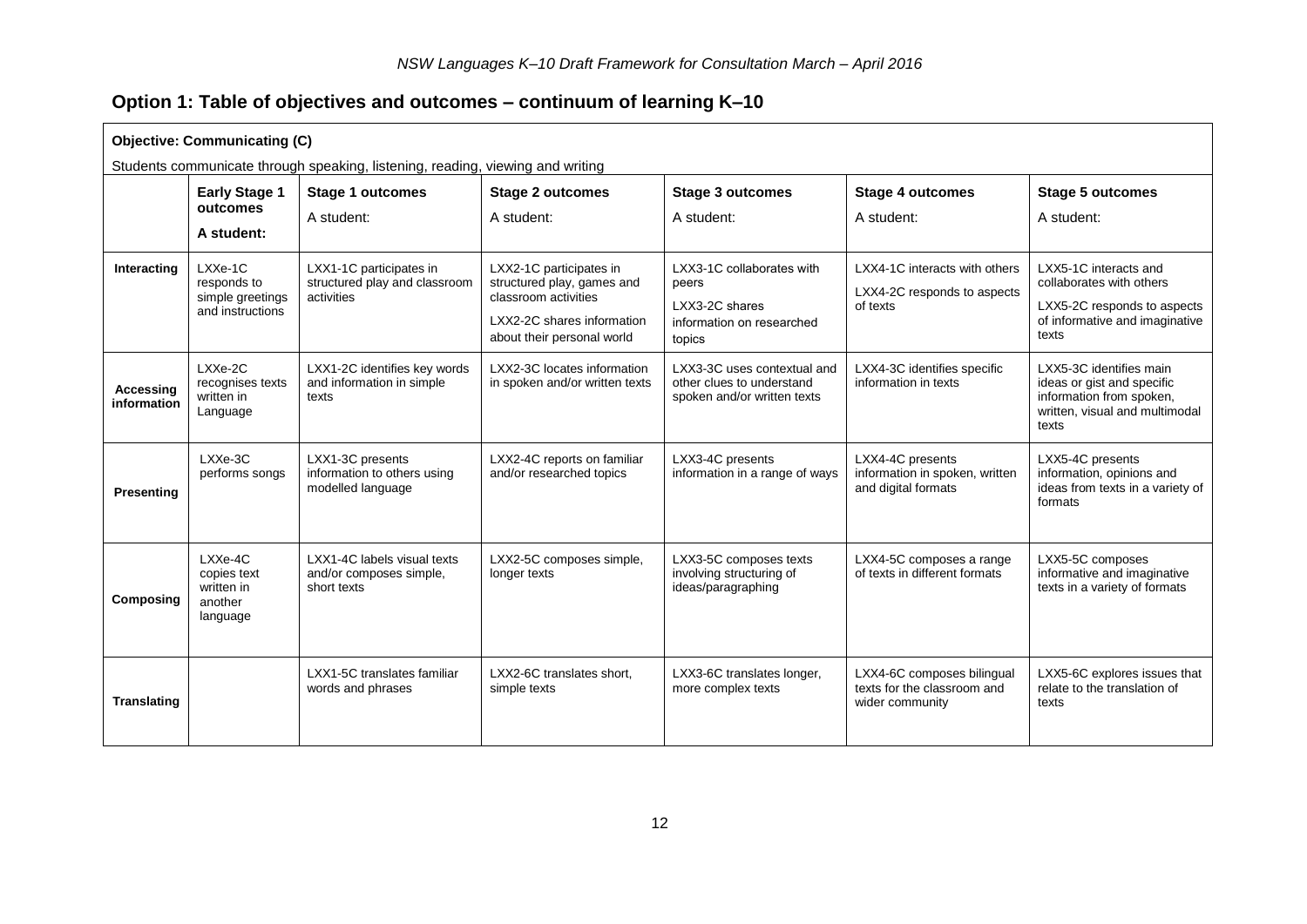| Objective: Understanding (U)<br>Students explore in [Language] or English the interrelationships between languages and cultures |                                                                                 |                                                                                                                                                                                                                                     |                                                                                                                                                                                                                                                                |                                                                                                                                                                              |                                                                                                                                                                                                                                                                                                           |                                                                                                                                                                                                                                                                                                                                   |
|---------------------------------------------------------------------------------------------------------------------------------|---------------------------------------------------------------------------------|-------------------------------------------------------------------------------------------------------------------------------------------------------------------------------------------------------------------------------------|----------------------------------------------------------------------------------------------------------------------------------------------------------------------------------------------------------------------------------------------------------------|------------------------------------------------------------------------------------------------------------------------------------------------------------------------------|-----------------------------------------------------------------------------------------------------------------------------------------------------------------------------------------------------------------------------------------------------------------------------------------------------------|-----------------------------------------------------------------------------------------------------------------------------------------------------------------------------------------------------------------------------------------------------------------------------------------------------------------------------------|
|                                                                                                                                 | <b>Early Stage</b><br>1 outcomes<br>A student:                                  | <b>Stage 1 outcomes</b><br>A student:                                                                                                                                                                                               | <b>Stage 2 outcomes</b><br>A student:                                                                                                                                                                                                                          | <b>Stage 3 outcomes</b><br>A student:                                                                                                                                        | <b>Stage 4 outcomes</b><br>A student:                                                                                                                                                                                                                                                                     | <b>Stage 5 outcomes</b><br>A student:                                                                                                                                                                                                                                                                                             |
| <b>Systems of</b><br>language                                                                                                   | LXXe-1U<br>reproduces<br>new sounds                                             | LXX1-1U understands<br>elements of pronunciation and<br>grammar                                                                                                                                                                     | LXX2-1U understands and<br>applies common forms of<br>punctuation, basic spelling<br>rules and linguistic structures<br>LXX2-2U Recognises that<br>languages can be structured<br>in different ways                                                            | LXX3-1U understands and<br>applies forms of punctuation,<br>basic spelling rules and<br>linguistic structures<br>LXX3-2U checks word<br>meanings in a Language<br>dictionary | LXX4-1U demonstrates<br>consistent control of<br>orthography and<br>pronunciation, including<br>irregular forms<br>LXX4-2U understands<br>elements of [Language]<br>grammar such as [Language-<br>specific examples]<br>LXX4-3U applies the<br>knowledge and<br>understanding of a Language<br>dictionary | LXX5-1U uses appropriate<br>pronunciation, stress and<br>intonation in increasingly<br>complex sentences and texts<br>LXX5-2U applies complex<br>grammatical rules such as<br>[Language-specific list] to<br>compose written texts<br>LXX5-3U analyses the effects<br>of linguistic, structural and<br>cultural features in texts |
| Language<br>variation<br>and<br>change                                                                                          |                                                                                 | LXX1-2U recognises that<br>languages change                                                                                                                                                                                         | LXX2-3U understands that<br>languages change due to<br>contact with other languages<br>and the impact of new<br>technology                                                                                                                                     | LXX3-3U understands how<br>and why languages change                                                                                                                          | LXX4-4U understands how<br>language use varies<br>according to context, purpose,<br>audience and mode of<br>delivery<br>LXX4-5U understands the<br>dynamic nature of languages                                                                                                                            | LXX5-4U understands why<br>language is used differently in<br>different contexts<br>LXX5-5U understands the<br>dynamic nature of languages                                                                                                                                                                                        |
| Role of<br>language<br>and culture                                                                                              | LXXe-2U<br>understands<br>that other<br>languages are<br>spoken in the<br>world | LXX1-3U understands that<br>other languages are spoken in<br>their immediate context<br>LXX1-4U recognises<br>differences and similarities in<br>cultural practices between<br>Language speakers and<br>Australian English speakers | LXX2-4U understands that a<br>range of languages is spoken<br>in the wider Australian context<br>LXX2-5U makes connections<br>between cultural practices and<br>language use, such as<br>culture-specific terms or<br>expressions in [Language]<br>and English | LXX3-4U understands that<br>language use is shaped by<br>the values and beliefs of a<br>community                                                                            | LXX4-6U reflects on different<br>aspects of the cultural<br>dimension of language<br>learning and use locally and<br>internationally                                                                                                                                                                      | LXX5-6U analyses how<br>linguistic choices construct<br>and reflect ideas, practices<br>and values, and consider how<br>these influence the exchange<br>of meaning                                                                                                                                                                |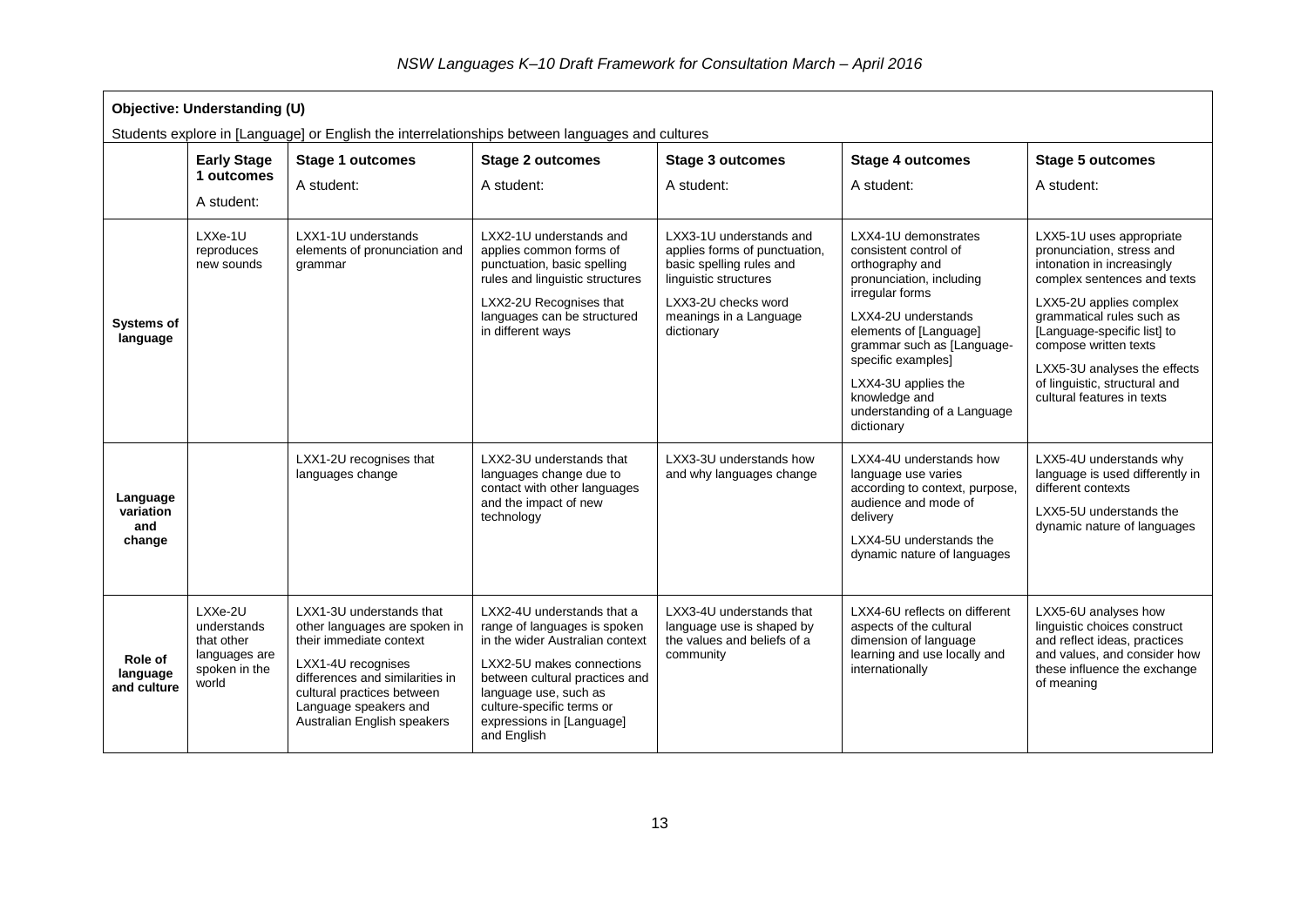### **Option 2: Table of objectives and outcomes – continuum of learning K–6**

| <b>Objective: Communicating (C)</b> |                                                                                |                                                                        |                                                                               |                                                                                               |  |  |
|-------------------------------------|--------------------------------------------------------------------------------|------------------------------------------------------------------------|-------------------------------------------------------------------------------|-----------------------------------------------------------------------------------------------|--|--|
|                                     | Students communicate through speaking, listening, reading, viewing and writing |                                                                        |                                                                               |                                                                                               |  |  |
|                                     | <b>Early Stage 1</b>                                                           | <b>Stage 1 outcomes</b>                                                | <b>Stage 2 outcomes</b>                                                       | <b>Stage 3 outcomes</b>                                                                       |  |  |
|                                     | outcomes<br>A student:                                                         | A student:                                                             | A student:                                                                    | A student:                                                                                    |  |  |
| Interacting                         | $LXXe-1C$<br>responds to<br>simple greetings                                   | LXX1-1C participates in<br>structured play and<br>classroom activities | LXX2-1C participates in<br>structured play, games<br>and classroom activities | LXX3-1C collaborates<br>with peers                                                            |  |  |
|                                     | and instructions                                                               |                                                                        | LXX2-2C shares<br>information about personal<br>world                         | LXX3-2C shares<br>information on<br>researched topics                                         |  |  |
| <b>Accessing</b><br>information     | LXXe-2C<br>recognises texts<br>written in<br>Language                          | LXX1-2C identifies key<br>words and information in<br>simple texts     | LXX2-3C locates<br>information in spoken<br>and/or written texts              | LXX3-3C uses<br>contextual and other<br>clues to understand<br>spoken and/or written<br>texts |  |  |
| <b>Presenting</b>                   | $LXXe-3C$<br>performs songs                                                    | LXX1-3C presents<br>information to others<br>using modelled language   | LXX2-4C reports on<br>familiar and/or researched<br>topics                    | LXX3-4C presents<br>information in a range of<br>ways                                         |  |  |
| Composing                           | LXXe-4C copies<br>text written in<br>another language                          | LXX1-4C labels visual<br>texts and/or composes<br>simple, short texts  | LXX2-5C composes<br>simple, longer texts                                      | LXX3-5C composes<br>texts involving<br>structuring of<br>ideas/paragraphing                   |  |  |
| <b>Translating</b>                  |                                                                                | LXX1-5C translates<br>familiar words and<br>phrases                    | LXX2-6C translates short.<br>simple texts                                     | LXX3-6C translates<br>longer, more complex<br>texts                                           |  |  |

| Objective: Understanding (U)        |                                                                                                 |                                                                    |                                                                                                                            |                                                                                                                   |  |  |
|-------------------------------------|-------------------------------------------------------------------------------------------------|--------------------------------------------------------------------|----------------------------------------------------------------------------------------------------------------------------|-------------------------------------------------------------------------------------------------------------------|--|--|
|                                     | Students explore in [Language] or English the interrelationships between languages and cultures |                                                                    |                                                                                                                            |                                                                                                                   |  |  |
|                                     | <b>Early Stage 1</b><br>outcomes<br>A student:                                                  | Stage 1 outcomes<br>A student:                                     | Stage 2 outcomes<br>A student:                                                                                             | Stage 3 outcomes<br>A student:                                                                                    |  |  |
| <b>Systems of</b><br>language       | $LXXe-1U$<br>reproduces new<br>sounds                                                           | LXX1-1U understands<br>elements of<br>pronunciation and<br>grammar | LXX2-1U understands and<br>applies common forms of<br>punctuation, basic spelling<br>rules and grammatical<br>structures   | LXX3-1U understands<br>and applies forms of<br>punctuation, basic<br>spelling rules and<br>grammatical structures |  |  |
|                                     |                                                                                                 |                                                                    | LXX2-2U Recognises that<br>languages can be<br>structured in different ways                                                | LXX3-2U checks word<br>meanings in a Language<br>dictionary                                                       |  |  |
| Language<br>variation and<br>change |                                                                                                 | LXX1-2U is exposed to<br>the concept that<br>languages change      | LXX2-3U understands that<br>languages change due to<br>contact with other<br>languages and the impact<br>of new technology | LXX3-3U understands<br>how and why languages<br>change                                                            |  |  |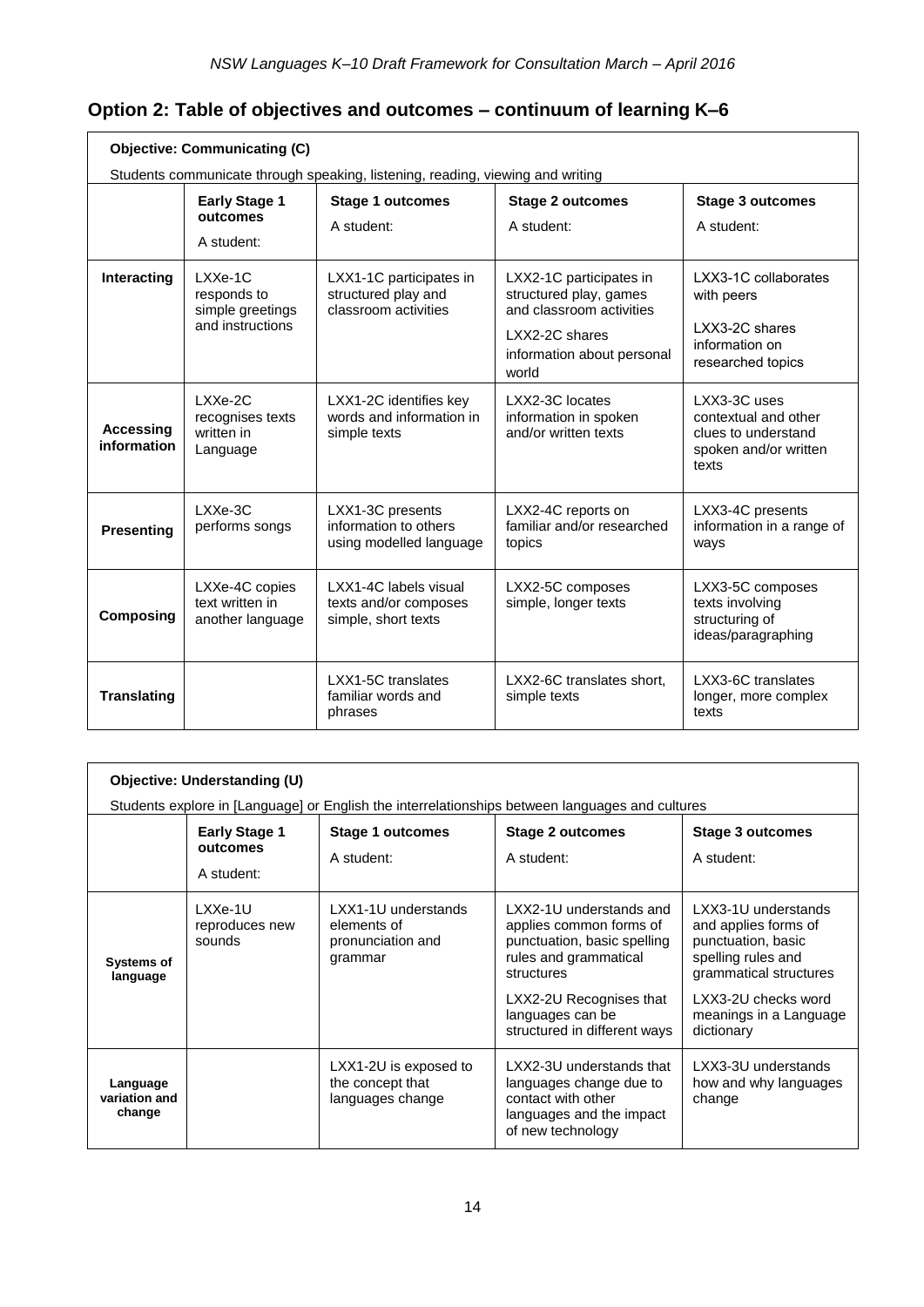| Role of<br>language<br>and culture | LXXe-2U<br>understands that<br>other languages<br>are spoken in the<br>world | LXX1-3U understands<br>that other languages are<br>spoken in their<br>immediate context<br>LXX1-4U recognises<br>differences and<br>similarities in cultural<br>practices between<br>Language speakers and<br>Australian English<br>speakers | LXX2-4U understands that<br>a range of languages is<br>spoken in the wider<br>Australian context<br>LXX2-5U makes<br>connections between<br>cultural practices and<br>language use, such as<br>culture-specific terms or<br>expressions in [Language]<br>and English | LXX3-4U understands<br>that language use is<br>shaped by the values<br>and beliefs of a<br>community |
|------------------------------------|------------------------------------------------------------------------------|----------------------------------------------------------------------------------------------------------------------------------------------------------------------------------------------------------------------------------------------|----------------------------------------------------------------------------------------------------------------------------------------------------------------------------------------------------------------------------------------------------------------------|------------------------------------------------------------------------------------------------------|
|------------------------------------|------------------------------------------------------------------------------|----------------------------------------------------------------------------------------------------------------------------------------------------------------------------------------------------------------------------------------------|----------------------------------------------------------------------------------------------------------------------------------------------------------------------------------------------------------------------------------------------------------------------|------------------------------------------------------------------------------------------------------|

### **Option 2: Table of Stages 4 and 5 outcomes for Pathway A and Pathway B**

Pathway A is designed for students who have commenced the study of the language in Kindergarten. Pathway B is designed for students who commence study of the language in Year 7.

#### **Communicating: Stage 4**

|                                 | Pathway A                                                                                                                  | <b>Pathway B</b>                                                           |
|---------------------------------|----------------------------------------------------------------------------------------------------------------------------|----------------------------------------------------------------------------|
|                                 | Stage 4 outcomes (K-10)<br>A student                                                                                       | Stage 4 outcomes (7-10)<br>A student                                       |
| Interacting                     | LXX4-1CA interacts and collaborates with<br>others<br>LXX4-2CA responds to aspects of informative<br>and imaginative texts | LXX4-1CB interacts with others<br>LXX4-2CB responds to aspects of texts    |
| <b>Accessing</b><br>information | LXX4-3CA identifies main ideas or gist and<br>specific information from spoken, written,<br>visual and multimodal texts    | LXX4-3CB identifies specific information in<br>texts                       |
| <b>Presenting</b>               | LXX4-4CA presents information, opinions and<br>ideas from texts in a variety of formats                                    | LXX4-4CB presents information in spoken,<br>written and digital forms      |
| Composing                       | LXX4-5CA composes informative and<br>imaginative texts in a variety of formats                                             | LXX4-5CB composes a range of texts in<br>different formats                 |
| <b>Translating</b>              | LXX5-6CA explores issues that relate to the<br>translation of texts                                                        | LXX5-6CB composes bilingual texts for the<br>classroom and wider community |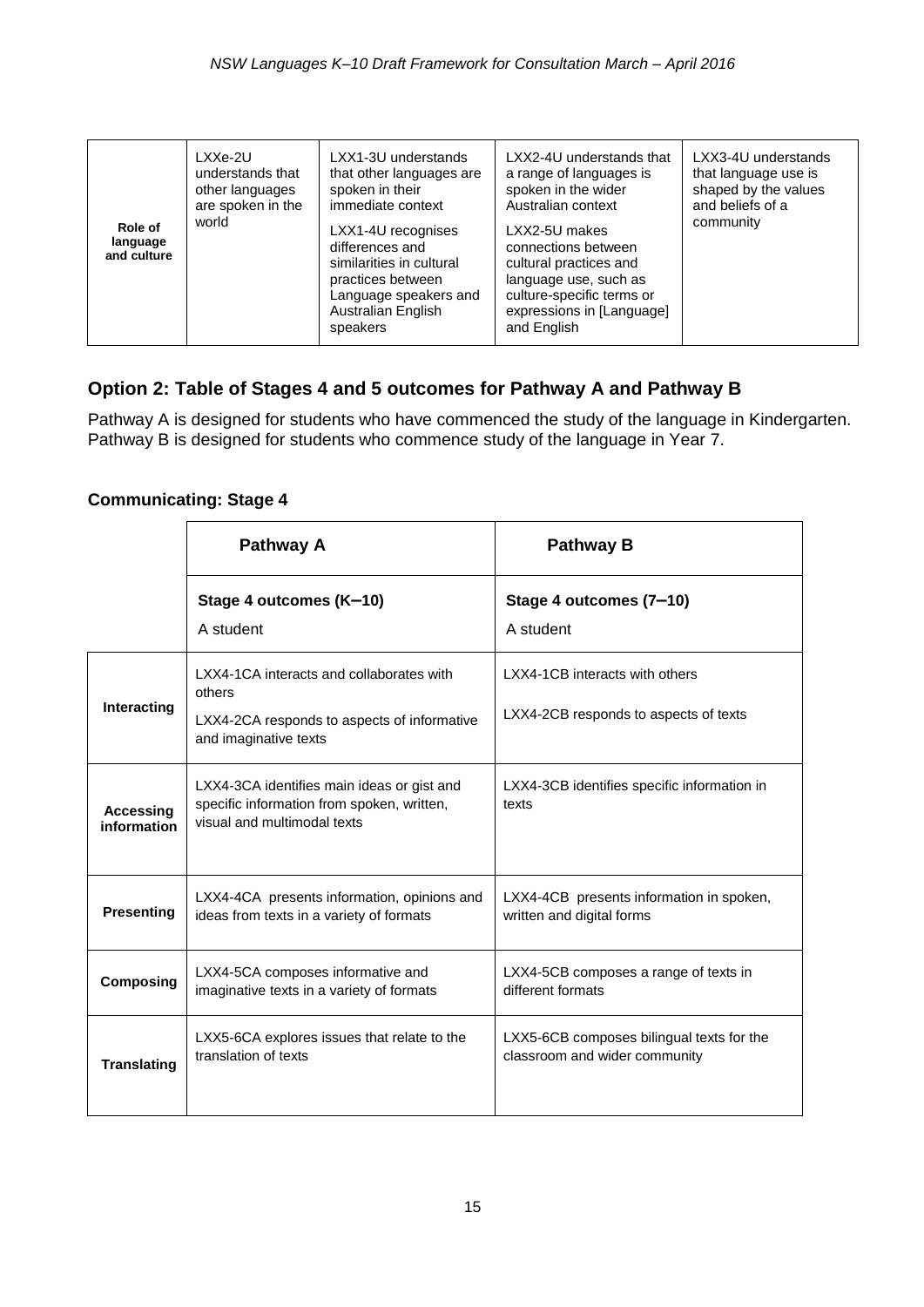### **Communicating: Stage 5**

|                          | Pathway A                                                                                                             | <b>Pathway B</b>                                                                                                      |  |
|--------------------------|-----------------------------------------------------------------------------------------------------------------------|-----------------------------------------------------------------------------------------------------------------------|--|
|                          | Stage 5 outcomes (K-10)<br>A student                                                                                  | Stage 5 outcomes (7-10)<br>A student                                                                                  |  |
| Interacting              | LXX5-1CA solves problems, and collaborates<br>and negotiates with others<br>LXX5-2CA engages with imaginative texts   | LXX5-1CB interacts and collaborates with<br>others<br>LXX5-2CB responds to aspects of imaginative<br>texts            |  |
| Accessing<br>information | LXX5-3CA identifies information and ideas,<br>and infers meaning in spoken, written, visual<br>and multimodal texts   | LXX5-3CB identifies main ideas or gist and<br>specific information in spoken, written, visual<br>and multimodal texts |  |
| <b>Presenting</b>        | LXX5-4CA presents information, opinions and<br>ideas from one or more texts for a specific<br>purpose and/or audience | LXX5-4CB presents information, opinions and<br>ideas from texts in a variety of formats                               |  |
| <b>Composing</b>         | LXX5-5CA applies an understanding of<br>structure, audience and context in composing<br>texts                         | LXX5-5CB composes informative and<br>imaginative texts in a variety of formats                                        |  |
| <b>Translating</b>       | LXX5-6CA considers translation issues when<br>composing bilingual texts                                               | LXX5-6CB explores issues that relate to the<br>translation of texts                                                   |  |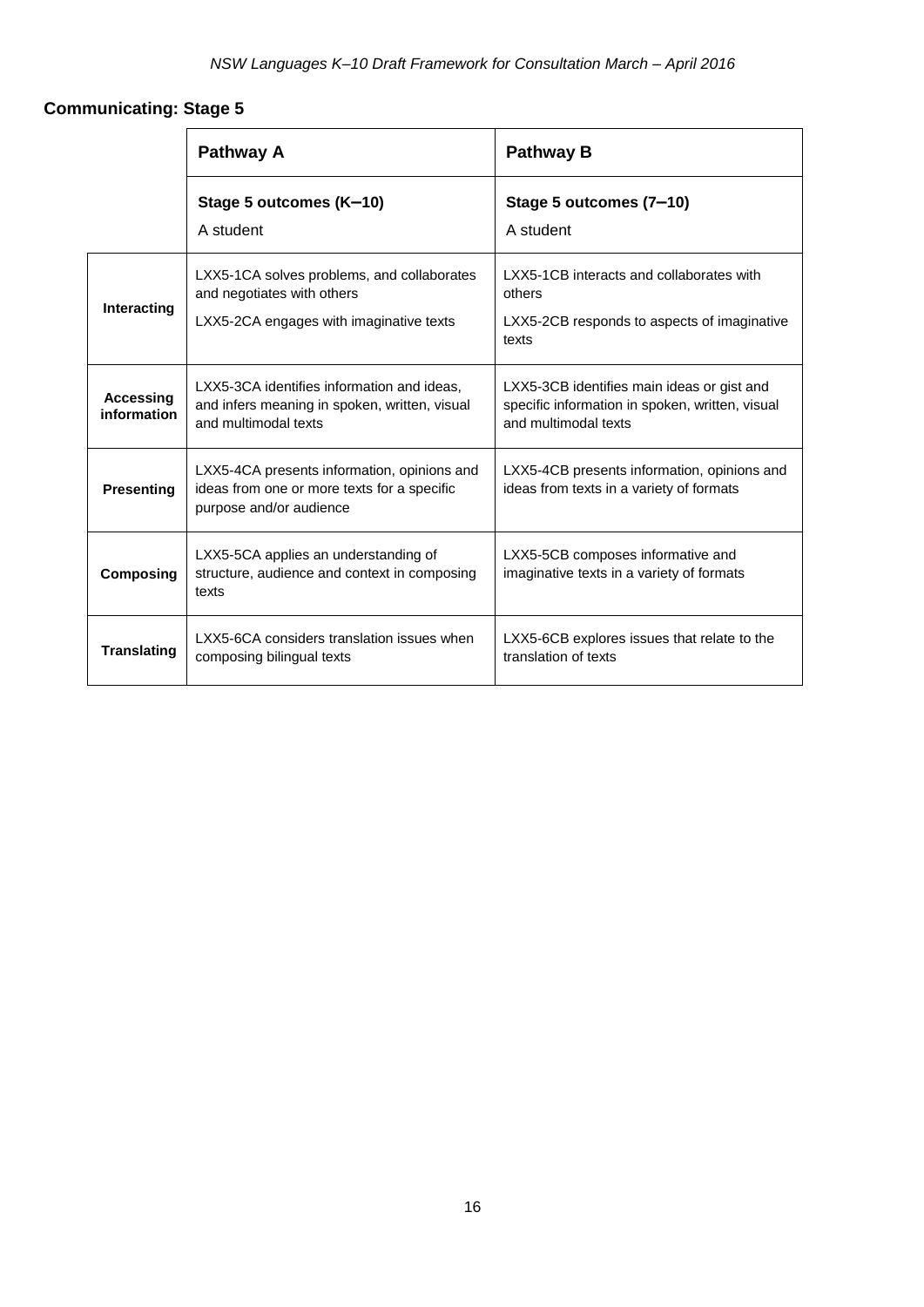### **Understanding: Stage 4 and Stage 5**

The Stage 4 and Stage 5 Understanding outcomes are the same for both Pathway A and Pathway B.

### **Understanding: Stage 4**

|                                     | Pathway A and Pathway B                                                                                                                                                                                                                                                            |  |  |
|-------------------------------------|------------------------------------------------------------------------------------------------------------------------------------------------------------------------------------------------------------------------------------------------------------------------------------|--|--|
|                                     | Stage 4 outcomes<br>A student                                                                                                                                                                                                                                                      |  |  |
| <b>Systems of</b><br>language       | LXX4-1U demonstrates consistent control of orthography and pronunciation,<br>including irregular forms<br>LXX4-2U understands elements of [Language] grammar such as [Language-<br>specific example/s]<br>LXX4-3U applies the knowledge and understanding of a Language dictionary |  |  |
| Language<br>variation<br>and change | LXX4-4U understands how language use varies according to context, purpose,<br>audience and mode of delivery<br>LXX4-5U understands the dynamic nature of languages                                                                                                                 |  |  |
| Role of<br>language<br>and culture  | LXX4-6U reflects on different aspects of the cultural dimension of language<br>learning and use locally and internationally                                                                                                                                                        |  |  |

#### **Understanding: Stage 5**

|                                     | Pathway A and Pathway B                                                                                                                                 |  |  |
|-------------------------------------|---------------------------------------------------------------------------------------------------------------------------------------------------------|--|--|
|                                     | Stage 5 outcomes<br>A student                                                                                                                           |  |  |
|                                     |                                                                                                                                                         |  |  |
| <b>Systems of</b><br>language       | LXX5-1U uses appropriate pronunciation, stress and intonation in increasingly<br>complex sentences and texts                                            |  |  |
|                                     | LXX5-2U applies complex grammatical rules such as [Language-specific list] to<br>compose written texts                                                  |  |  |
|                                     | LXX5-3U analyses the effects of linguistic. structural and cultural features in texts                                                                   |  |  |
| Language<br>variation<br>and change | LXX5-4U understands why language is used differently in different contexts                                                                              |  |  |
|                                     | LXX5-5U understands the dynamic nature of languages                                                                                                     |  |  |
|                                     | LXX5-6U demonstrates an understanding of the nature and extent of Language<br>use in both Australian and global contexts                                |  |  |
| Role of<br>language<br>and culture  | LXX5-7U analyses how linguistic choices construct and reflect ideas, practices<br>and values, and considers how these influence the exchange of meaning |  |  |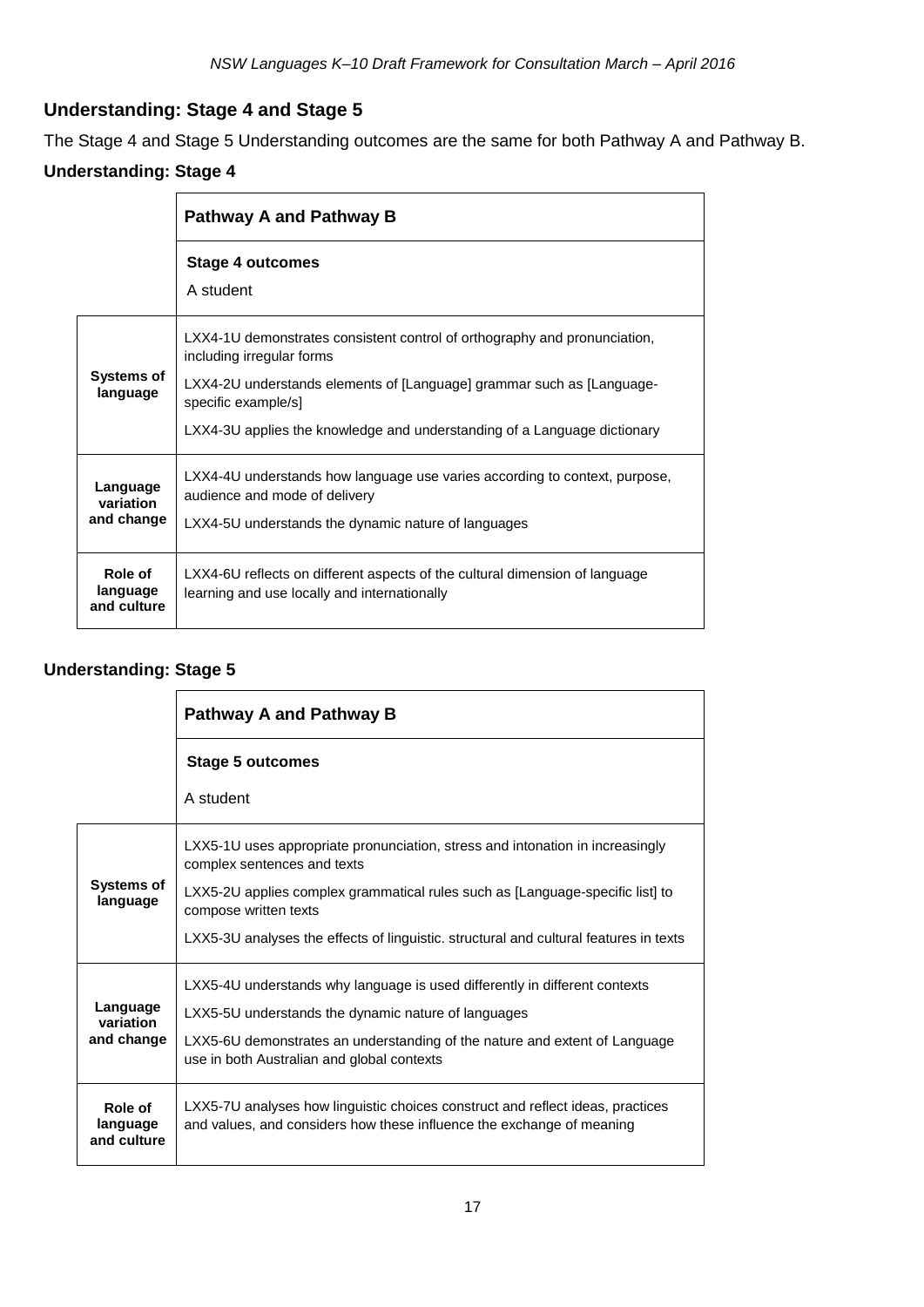### **4. Content**



For Kindergarten to Year 10, courses of study and educational programs are based on the outcomes of syllabuses. The content describes in more detail how the outcomes are to be interpreted and used, and the intended learning appropriate for the Stage. In considering the intended learning, teachers will make decisions about the sequence, the emphasis to be given to particular areas of content, and any adjustments required based on the needs, interests and abilities of their students.

The knowledge, understanding and skills described in the outcomes and content will provide a sound basis for students to successfully move to the next Stage of learning.

The syllabus and its content are task-based. Tasks act as organisers that structure the learning, and provide opportunities for students to demonstrate achievement of the intended outcomes of the syllabus and for teachers to monitor progress.

### **Exercise, activity and task**

Content including knowledge and understanding of linguistic structures and vocabulary should be taught in an integrated way by providing meaningful learning experiences for students through relevant and appropriate exercises, activities and tasks.

An **exercise** is a teaching strategy that is used to drill or reinforce learned language. Matching exercises, sentence completions, true/false statements are examples of exercises.

An **activity** is a game or other teaching strategy that can be used to drill or reinforce learned language. Playing a game of bingo, singing a song or writing and acting out a role-play are examples of activities. In both exercises and activities language is modelled and then practised. In the plural, the term can also be used in a generic sense to describe any planned occurrences within a language classroom and can include tasks.

A **task** involves the purposeful use of language. Tasks must have a purpose and may include a process, product and/or audience. The task may be authentic, ie conduct a Language-speaking person around a school, or simulated, ie write a letter of introduction to an imaginary penfriend. The task could be to learn, using the target language as the language of instruction and execution, a new sport or song, learn to paint a picture or undertake an experiment. A task should provide the student with opportunities to go beyond modelled or practised language.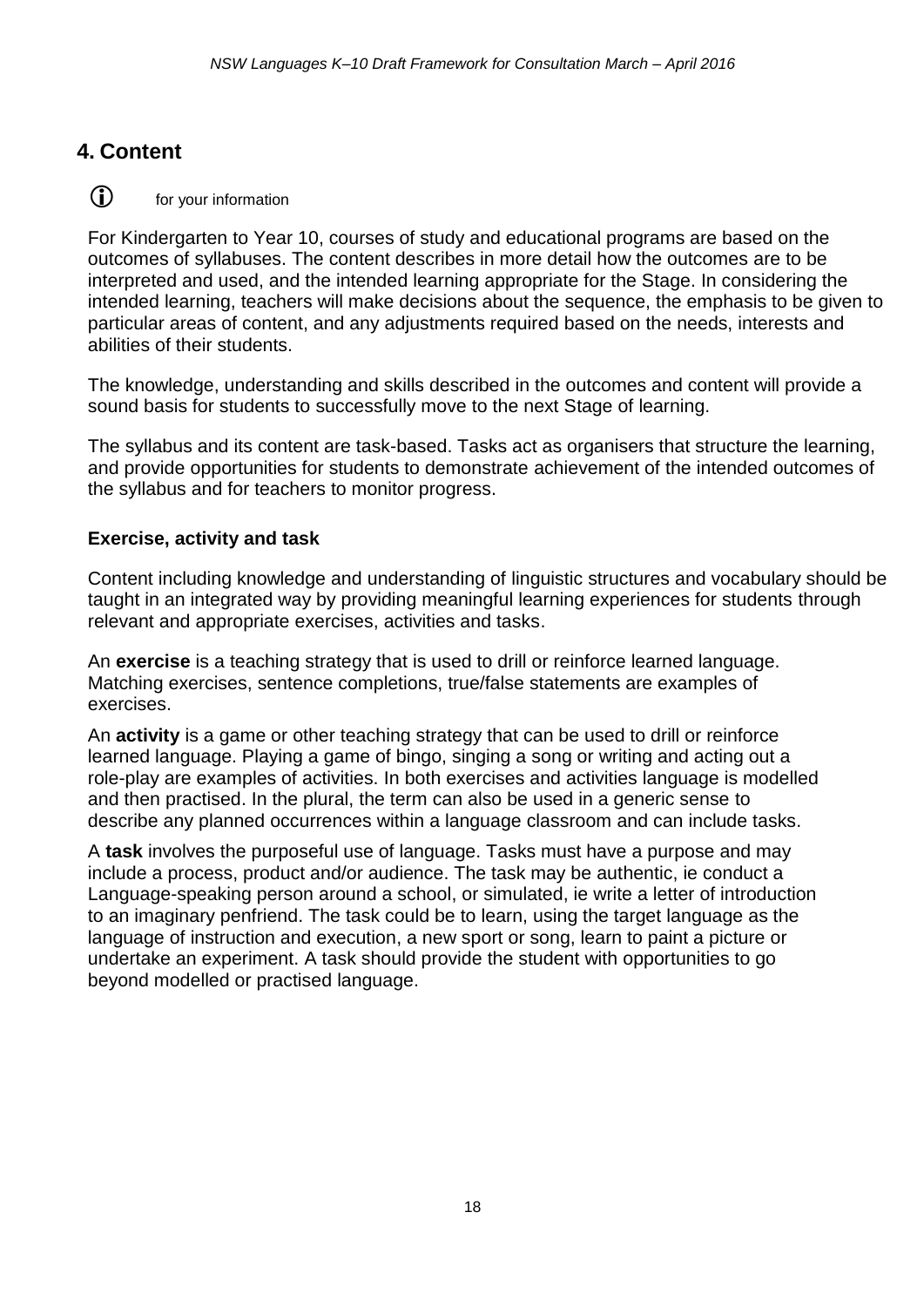

#### **Organisation of content**

The NSW K–10 Languages syllabuses will be organised in Stages in the following way. The syllabuses will include both generic and Language-specific content.

The following provides an overview of Stage 1 Content (Communicating).

# **Stage 1 – Stage 1 Language**

#### **Communicating**

| Code      | <b>Outcome</b><br>A student                                    | <b>Content</b> (examples only)<br>A student                                                                                                                                                                                                                     | Tasks (examples only)<br><b>Students</b>                                                                                                                | Language-specific<br><b>structures</b> |
|-----------|----------------------------------------------------------------|-----------------------------------------------------------------------------------------------------------------------------------------------------------------------------------------------------------------------------------------------------------------|---------------------------------------------------------------------------------------------------------------------------------------------------------|----------------------------------------|
| $LXX1-1C$ | participates in<br>structured play and<br>classroom activities | follows simple classroom<br>$\bullet$<br>instructions<br>understands the language<br>$\bullet$<br>of group interaction                                                                                                                                          | follow instructions to learn a<br>song or game, make<br>something, ie a doll or<br>puppet<br>play a game<br>participate in shared reading<br>activities |                                        |
| $LXX1-2C$ | identifies key words<br>and information in<br>simple texts     | orders/matches items of<br>$\bullet$<br>information<br>highlights known vocabulary<br>$\bullet$<br>in a text as part of a process<br>of understanding its content<br>infers the meaning of<br>$\bullet$<br>unfamiliar words using<br>contextual and other clues | understand a simple text<br>$\bullet$<br>that includes both familiar<br>and unfamiliar language<br>follow a familiar story                              |                                        |
| $LXX1-3C$ | presents information<br>using modelled                         | adapts modelled language<br>for a new context                                                                                                                                                                                                                   | describe a picture<br>describe themselves to                                                                                                            |                                        |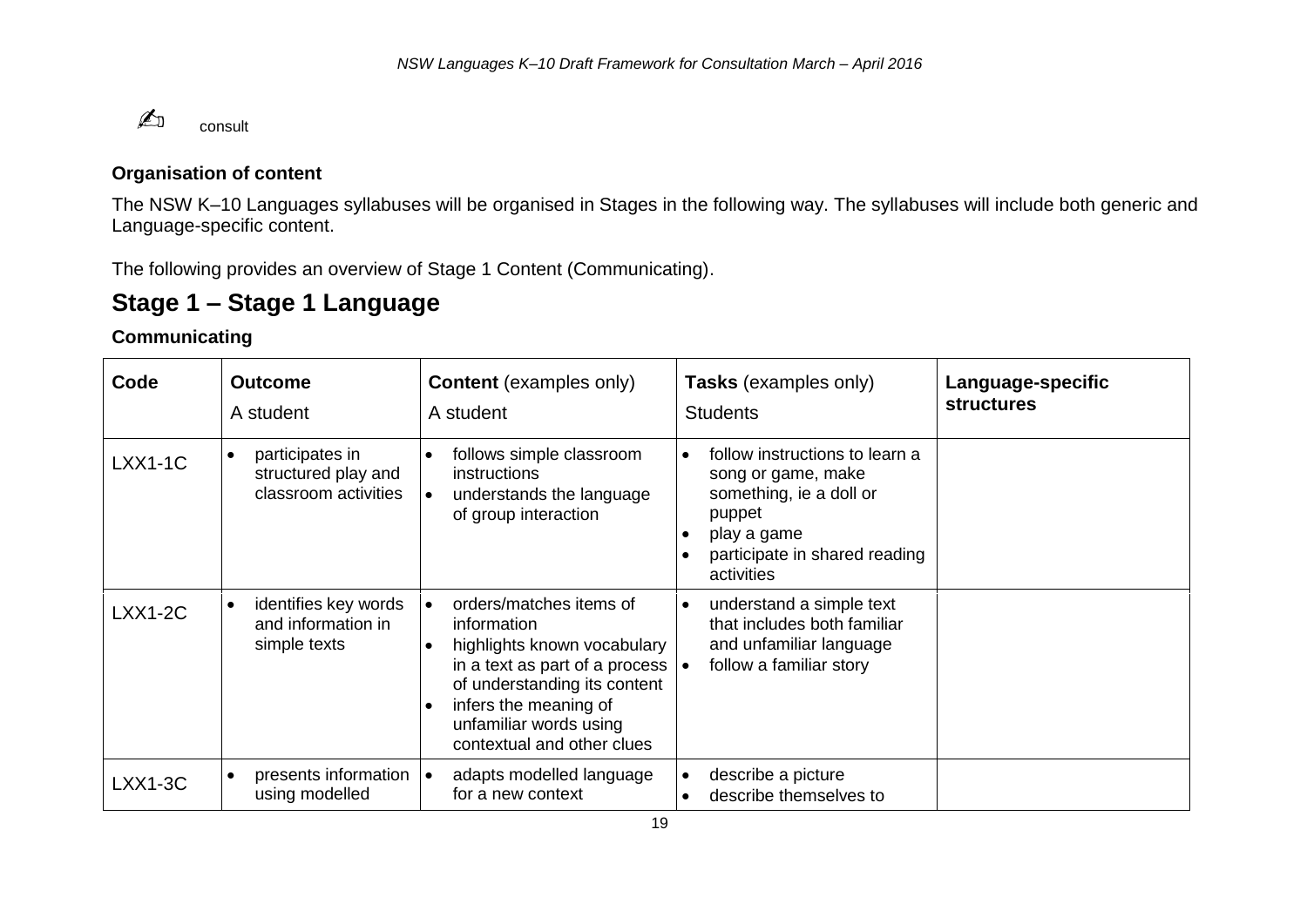| Code      | <b>Outcome</b><br>A student                                   | <b>Content</b> (examples only)<br>A student                                                                                                                                                                                | Tasks (examples only)<br><b>Students</b>                                                                                                                            | Language-specific<br><b>structures</b> |
|-----------|---------------------------------------------------------------|----------------------------------------------------------------------------------------------------------------------------------------------------------------------------------------------------------------------------|---------------------------------------------------------------------------------------------------------------------------------------------------------------------|----------------------------------------|
|           | language structures                                           |                                                                                                                                                                                                                            | others<br>introduce themselves to<br>others                                                                                                                         |                                        |
| $LXX1-4C$ | labels visual texts<br>and/or composes<br>simple, short texts | transcribes familiar words<br>$\bullet$<br>and phrases<br>learns about the relationship<br>I۰<br>between spoken and written<br>communication                                                                               | draw and label pictures<br>$\bullet$<br>label diagrams/maps related<br>$\bullet$<br>to other KLAs, ie plant<br>structure, map of the world<br>compose a photo album |                                        |
| LXX1-5C   | translates familiar<br>$\bullet$<br>words and phrases         | understands that there may<br>∣∙<br>not be a one-to-one<br>correspondence between<br>words in languages<br>recognises that particular<br>$\bullet$<br>Australian-English terms<br>have no equivalent in other<br>languages | compose bi-lingual signs for<br>the classroom and school                                                                                                            |                                        |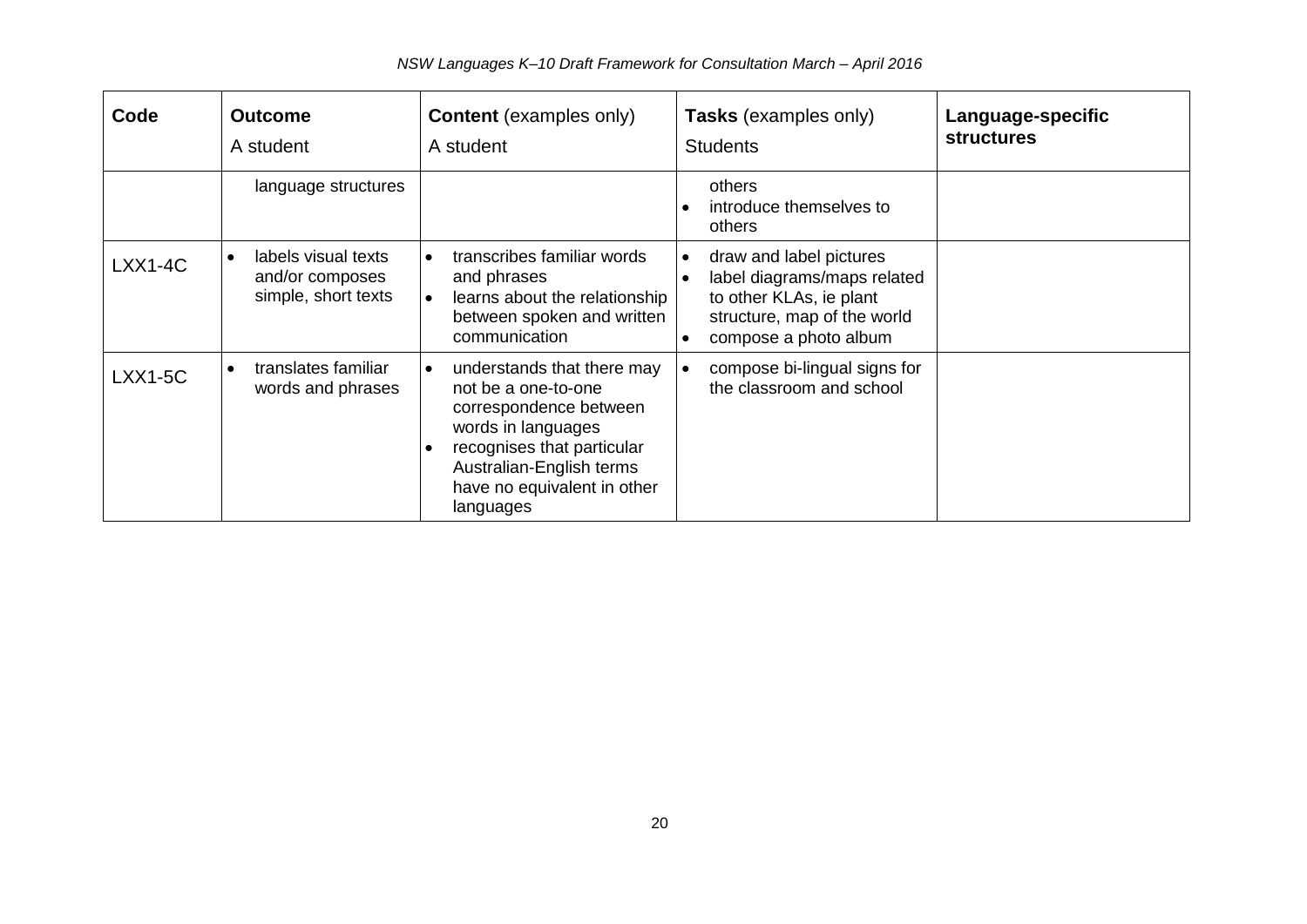# **Understanding**

| Code      | <b>Outcome</b><br>A student                                                                                                                                        | <b>Content (Language specific)</b><br>A student                                                                                                                                                                                                                                    | Language-<br>specific<br>content |
|-----------|--------------------------------------------------------------------------------------------------------------------------------------------------------------------|------------------------------------------------------------------------------------------------------------------------------------------------------------------------------------------------------------------------------------------------------------------------------------|----------------------------------|
| $LXX1-1U$ | understands<br>$\bullet$<br>elements of<br>pronunciation<br>and grammar                                                                                            | reproduces the sounds and<br>$\bullet$<br>rhythms of spoken [Language]<br>including distinctive sounds<br>understands elements of grammar<br>$\bullet$<br>such as (<br>understands that there are sounds<br>$\bullet$<br>in other languages that do not<br>occur in spoken English |                                  |
| $LXX1-2U$ | recognises that<br>languages<br>change                                                                                                                             | understands that in Language/s<br>$\bullet$<br>different words and language<br>forms are used to address and<br>greet people according to<br>relationship, context and time of<br>day<br>understands that languages<br>$\bullet$<br>change over time                               |                                  |
| $LXX1-3U$ | understands<br>that different<br>languages are<br>spoken in their<br>immediate<br>context                                                                          | identifies the languages spoken by<br>$\bullet$<br>students in the classroom and<br>school<br>classifies students as bi and tri-<br>$\bullet$<br>lingual<br>composes and conducts surveys to<br>$\bullet$<br>determine language proficiency                                        |                                  |
| $LXX1-4U$ | recognises<br>$\bullet$<br>differences and<br>similarities in<br>cultural<br>practices<br>between<br>Language<br>speakers and<br>Australian<br>English<br>speakers | is aware of the fact that 'culture'<br>$\bullet$<br>includes concrete elements such<br>as emblems/flags/national dishes<br>notices/has their attention drawn to<br>$\bullet$<br>examples of 'cultural elements' in<br>texts                                                        |                                  |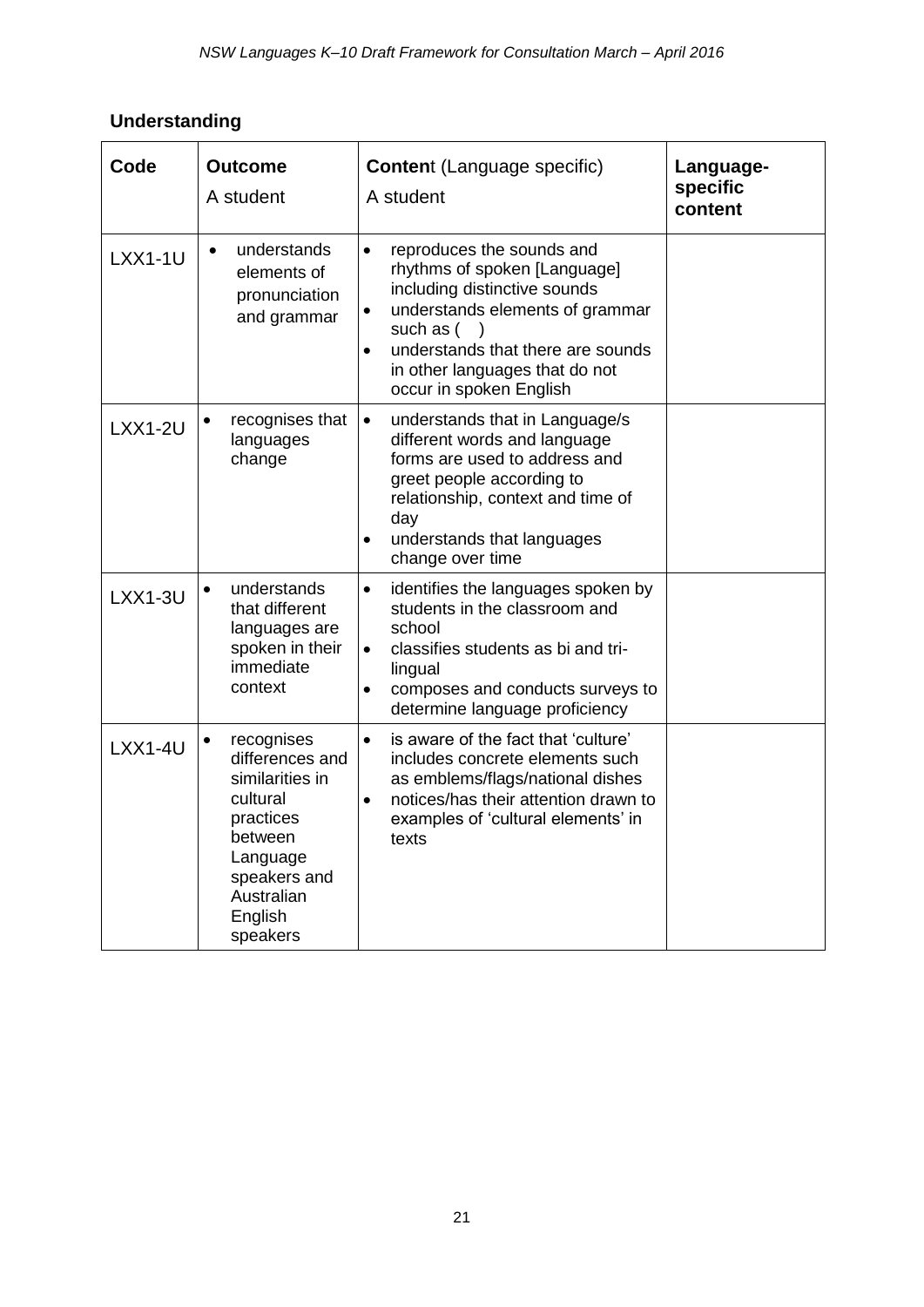### **Content for Stage 1 (Samples)**



**Stage 1**

### **Sample 1 (Communicating)**

### **Outcome**

A student

• participates in structured play and classroom activities (**relevant Languagespecific AC Content Description code, where appropriate)**

### **Content**

Develop language to interact with peers and known adults **(relevant Languagespecific AC Content Description code, where appropriate)**

Students:

- understand simple classroom instructions  $\dot{m}$
- understand the language of group interaction  $\mathbf{m}$

### **Tasks**

Students, for example:

- follow instructions to learn a song or game, or to make a doll or puppet
- play a game
- participate in shared reading activities

*Additional content/tasks for students with prior learning* Students:

 $\bullet$ 

### **Linguistic elements**

 $\bullet$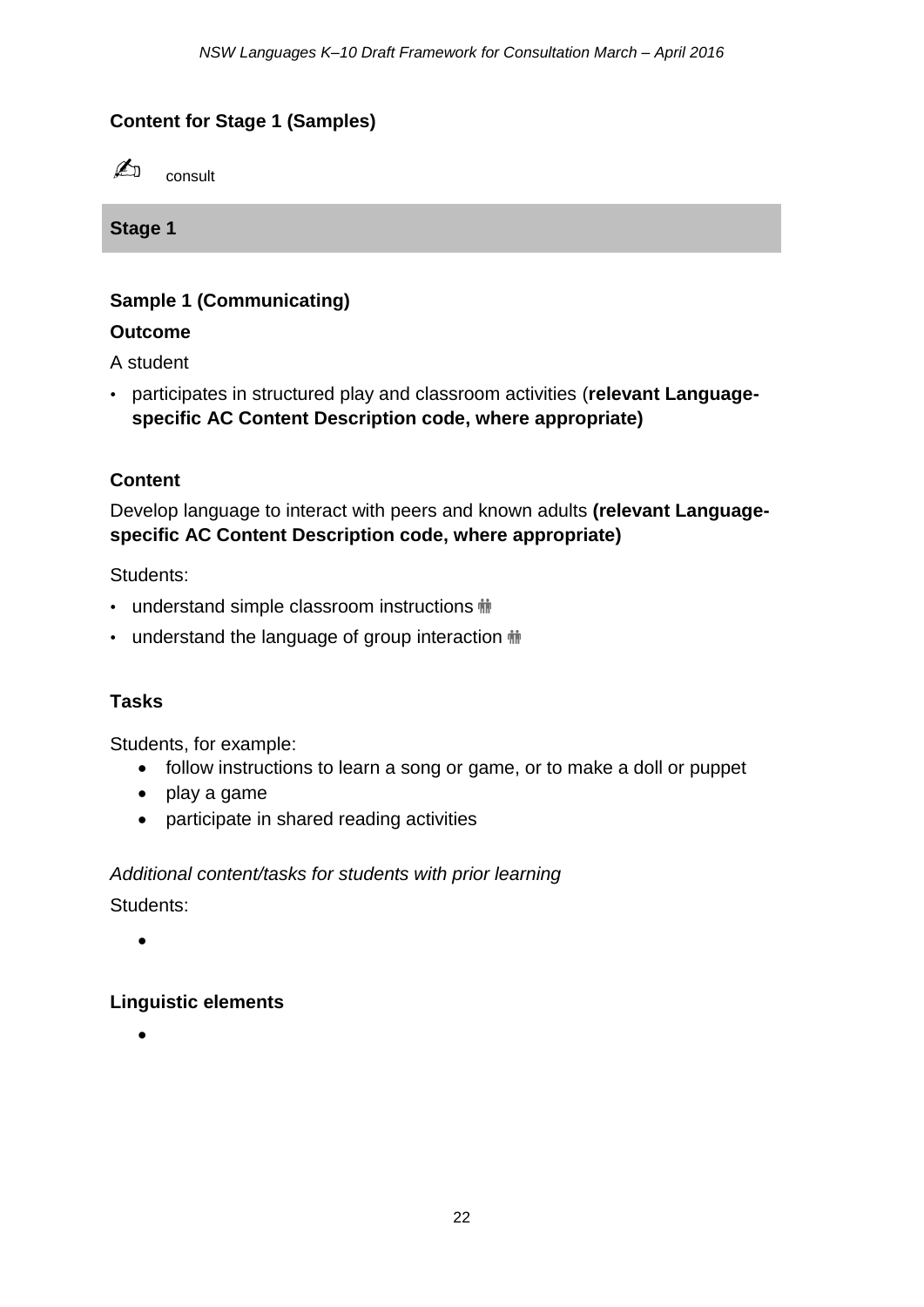### **Sample 2 (Understanding)**

### **Outcome**

A student

• understands elements of pronunciation and grammar (relevant Language-specific AC Content Description code, where appropriate)

### **Content**

Acquire an understanding of pronunciation and grammar rules **(relevant Languagespecific AC Content Description code, where appropriate)**

Students:

- reproduce the sounds and rhythms of spoken [Language] including distinctive sounds  $\circledast \circledast$
- understand elements of grammar such as  $( ) \oplus \infty$
- understand that there are sounds in other languages that do not occur in spoken English <sup>®</sup>

### **Language Examples**

### *Additional content for students with prior learning*

Students:

• read picture book stories to their classmates

### **Reflection**

 Students reflect on the spoken forms of the language/s they speak and/or are learning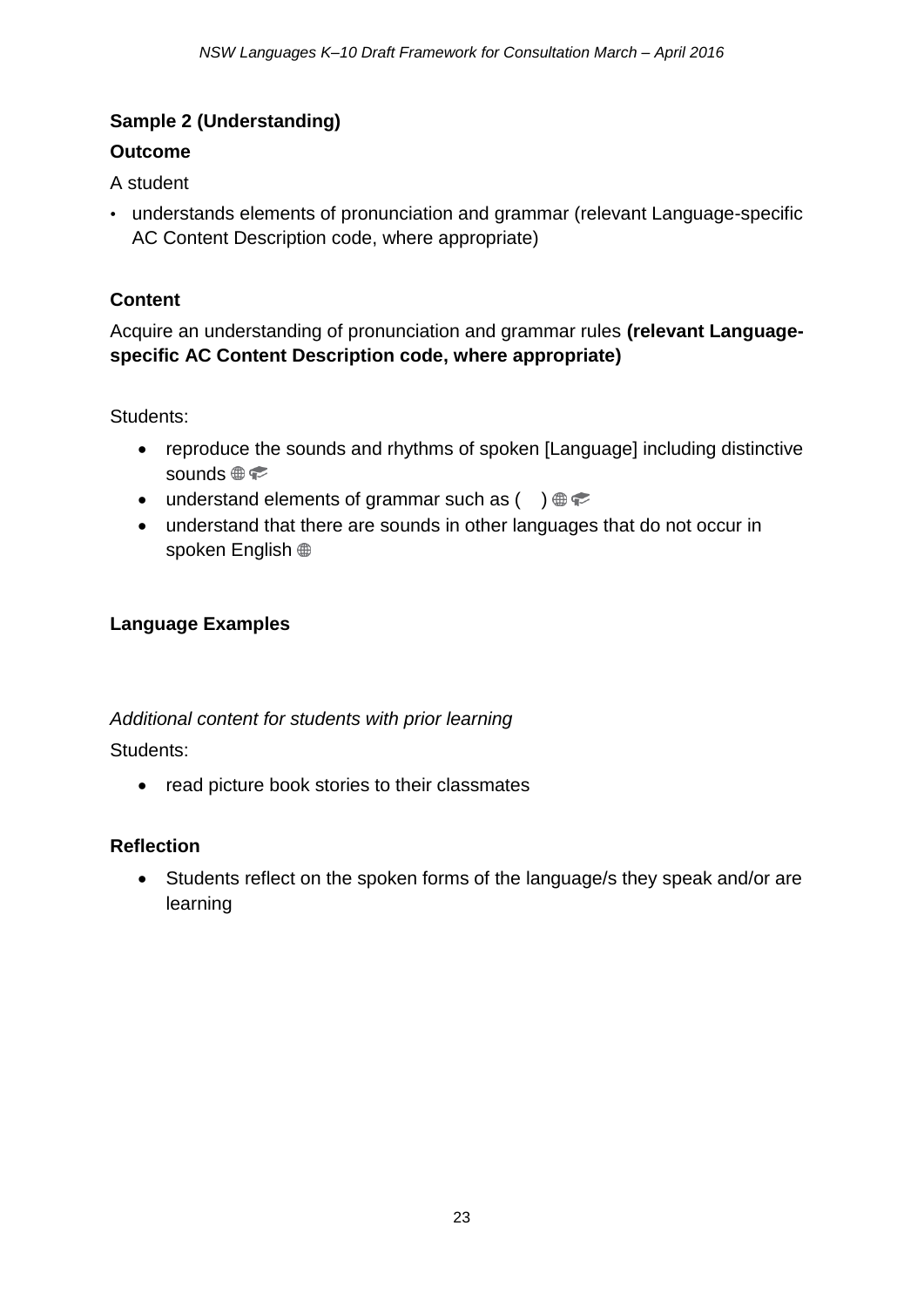### **Content for Stage 4 (samples)**



**Stage 4 Option 1** 

### **Sample 3 (Communicating)**

### **Outcome**

A student

• interacts with others (relevant Language-specific AC Content Description code, where appropriate)

### **Content**

Develop language to interact with peers and known adults (**relevant Languagespecific AC Content Description code, where appropriate**)

Students:

- understand and respond to classroom instructions  $\dot{m}$
- understand the language of group interaction  $\dot{m}$
- formulate and respond to questions

### **Tasks**

Students, for example:

- follow instructions to learn a song or game, make something  $\dot{m}$
- participate in games  $\dot{m}$
- conduct surveys  $\dot{m}$

#### *Additional content/tasks for students with prior learning*

Students:

- seek and justify an opinion
- seek clarification
- engage in collaborative tasks
- use [Language] to solve problems
- follow instructions to conduct an experiment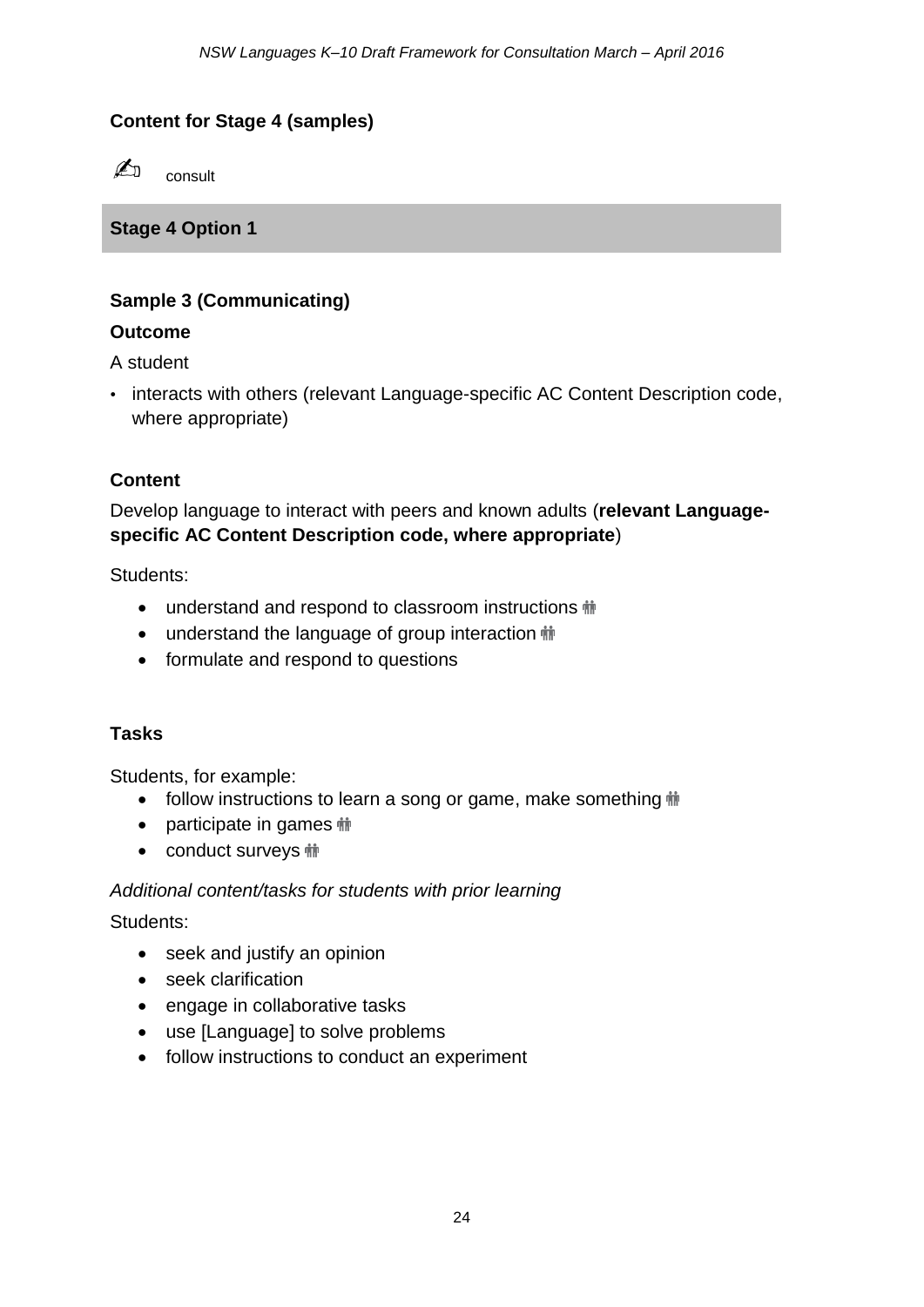### **Sample 4 (Understanding)**

### **Outcome**

A student

• understands the effects of structural and linguistic features in texts (**relevant Language-specific AC Content Description code, where appropriate**)

### **Content**

Understands how different texts are structured (**relevant Language-specific AC Content Description code, where appropriate)**

Understands the impact of linguistic choices (**relevant Language-specific AC Content Description code, where appropriate**)

Students:

- understand the importance of structural features such as headings, paragraphing, captioning, inclusion of visual texts
- $\bullet$  describe the impact of alternative linguistic choices  $\circledast$

### **Language Examples**

### *Additional content for students with prior learning*

Students:

- identify and experiment with different linguistic choices
- redraft texts that make use of different structural and linguistic variations
- redraft texts for different purposes and media

### **Reflection**

 Students reflect on the effects achieved by varying structural and linguistic devices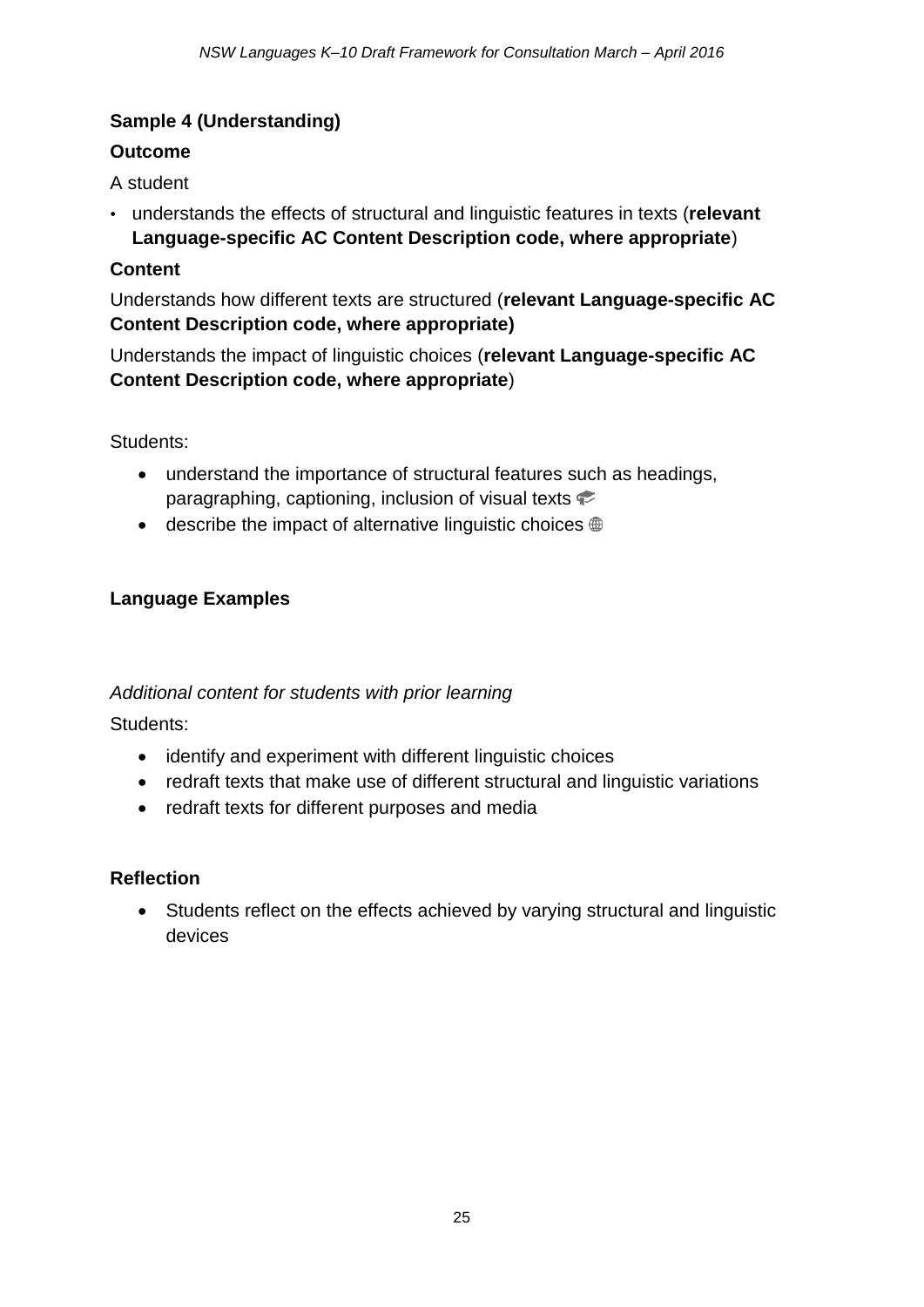### **Years 7–10 Life Skills outcomes and content**

for your information

The Years 7–10 Life Skills outcomes and content are developed from the Stage 4 and Stage 5 objectives of the *Languages K–10 Framework*.

Before deciding that a student should undertake a course based on Life Skills outcomes and content, teachers should first implement a range of adjustments to the teaching, learning and assessment activities of the Languages Years 7–10 curriculum. If the adjustments do not provide a student sufficient access to some or all the Stage 4 and Stage 5 outcomes, a decision can be explored for the student to undertake Life Skills outcomes and content. This decision should be made through the collaborative curriculum planning process involving the student and parent. School principals are responsible for the management of the collaborative curriculum planning process.

The following points need to be taken into consideration:

- students are not required to complete all Life Skills outcomes
- specific Life Skills outcomes should be selected on the basis that they meet the learning needs, strengths, goals and interests of each student
- outcomes may be demonstrated independently or with support.

Further information in relation to planning, implementing and assessing Life Skills outcomes and content can be found in support materials for Languages, special education needs and *Life Skills Years 7–10: Advice on Planning, Programming and Assessment* available on the BOSTES website*.*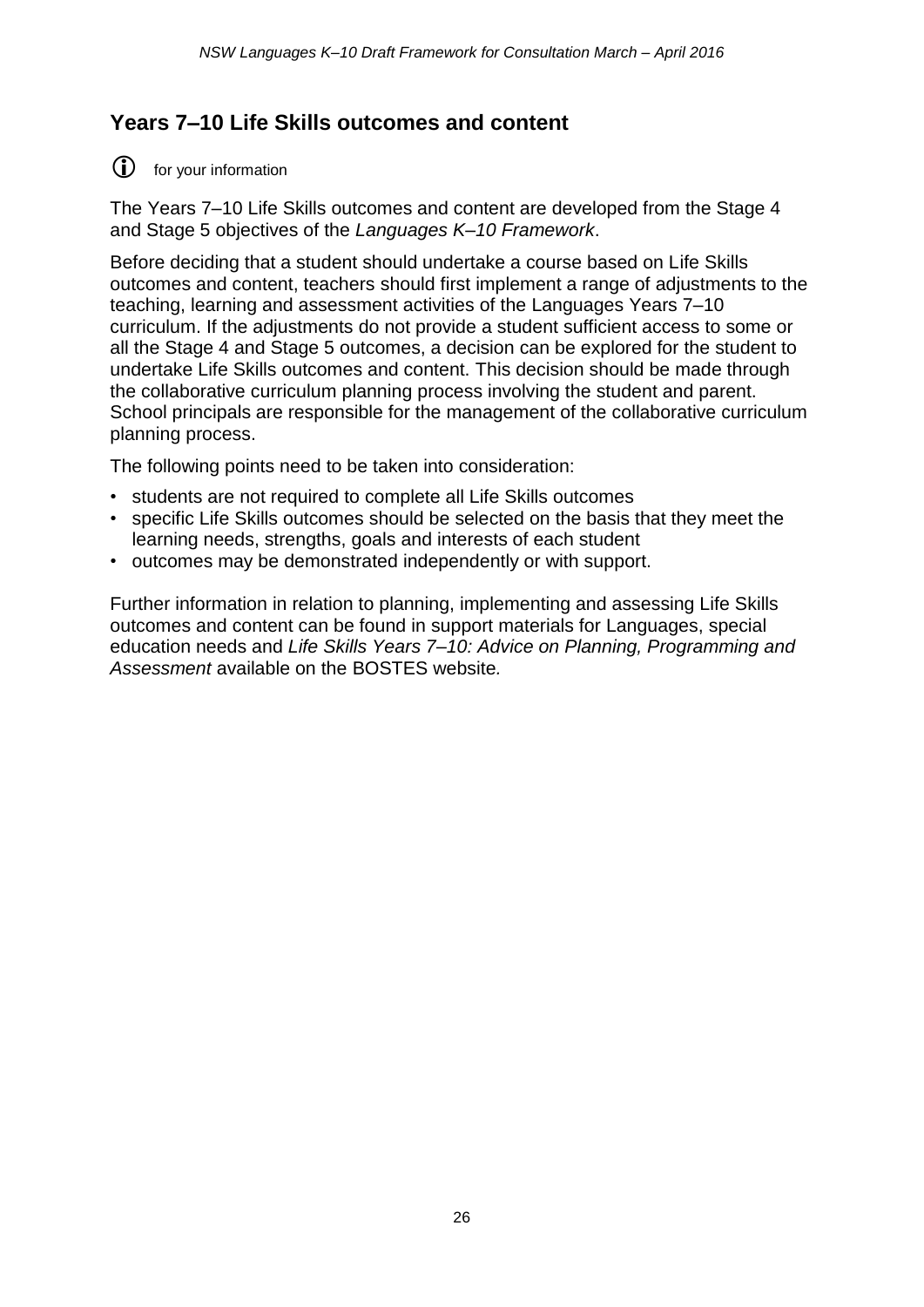### **Years 7–10 Life Skills Outcomes**



### **Table of objectives and outcomes**

#### **Objectives**

Students:

- develop communication skills in (Language)
- develop knowledge and understanding of another culture and its language

#### **Life Skills outcomes**

A student:

#### **LXXLS-1**

Interacts with others

#### **LXXLS-2**

uses [Language] to communicate ideas and information

#### **LXXLS-3**

identifies information in spoken and/or written texts

#### **LXXLS-4**

understands that different languages are constructed and written in different ways

#### **LXXLS-5**

understands that there are sounds, letter combinations and/or symbols in other languages that do not occur in English

#### **LXXLS-6**

understands that languages change

#### **LXXLS-7**

understands the similarities and differences between their own and other cultures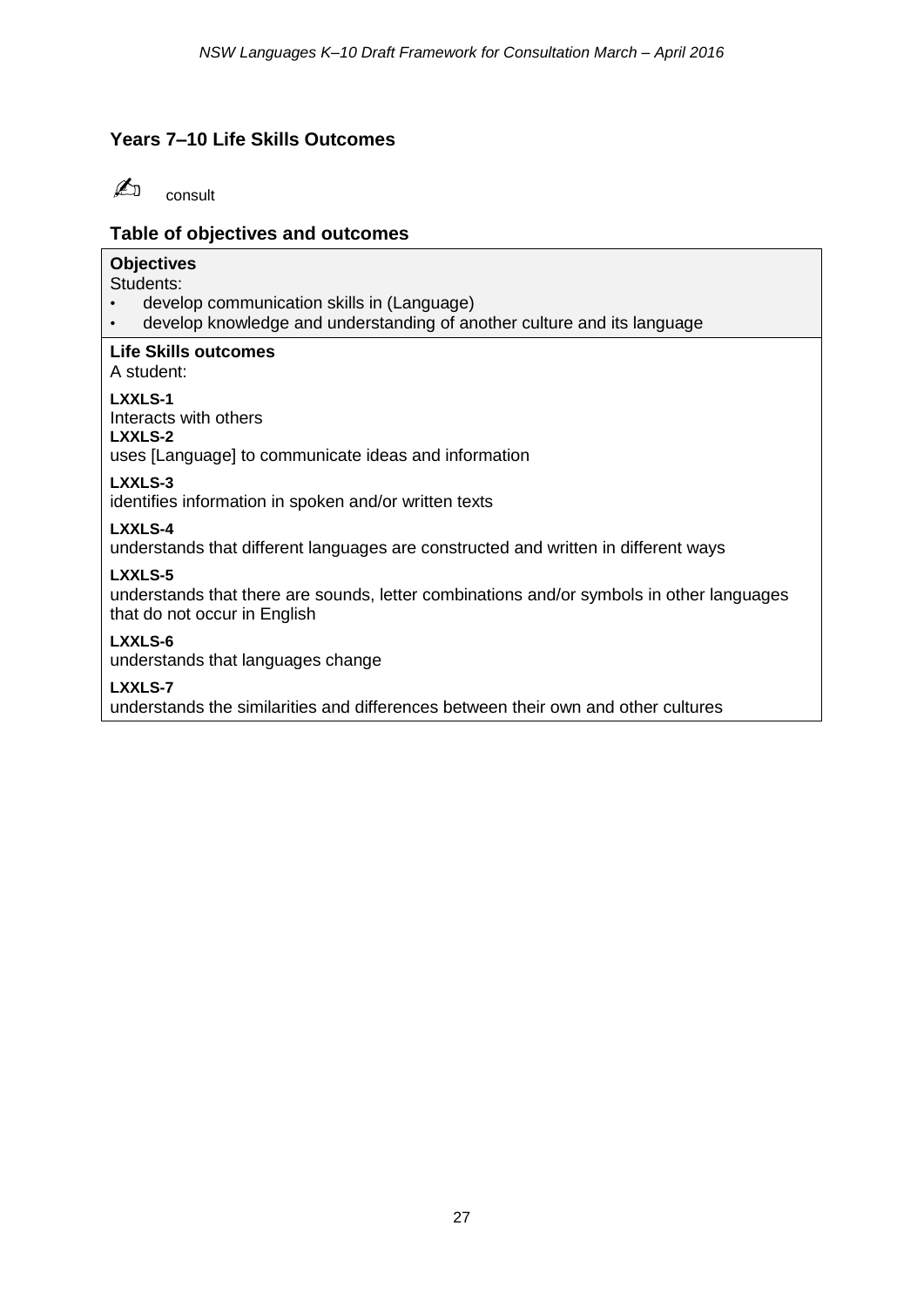### **Content for Life Skills (Sample)**



**Stage 1**

### **Sample 1 (Communicating)**

### **Outcome**

A student

interacts with others in [Language] adults **(relevant Language-specific AC Content Description code)**

### **Content**

Develop language to interact with peers and known adults **(relevant Languagespecific AC Content Description code)**

Students:

- understand and respond to greetings  $\dot{m}$
- initiate questions  $\dot{m}$
- respond to questions about themselves  $\dot{m}$
- respond to classroom instructions  $\dot{m}$

### **Tasks**

Students:

- introduce themselves
- engage in a conversation about themselves
- follow instructions to learn a song or game, or to make a doll or puppet

### *Additional content/tasks for students with prior learning*

Students:

 $\bullet$ 

#### **Linguistic elements**

 $\bullet$